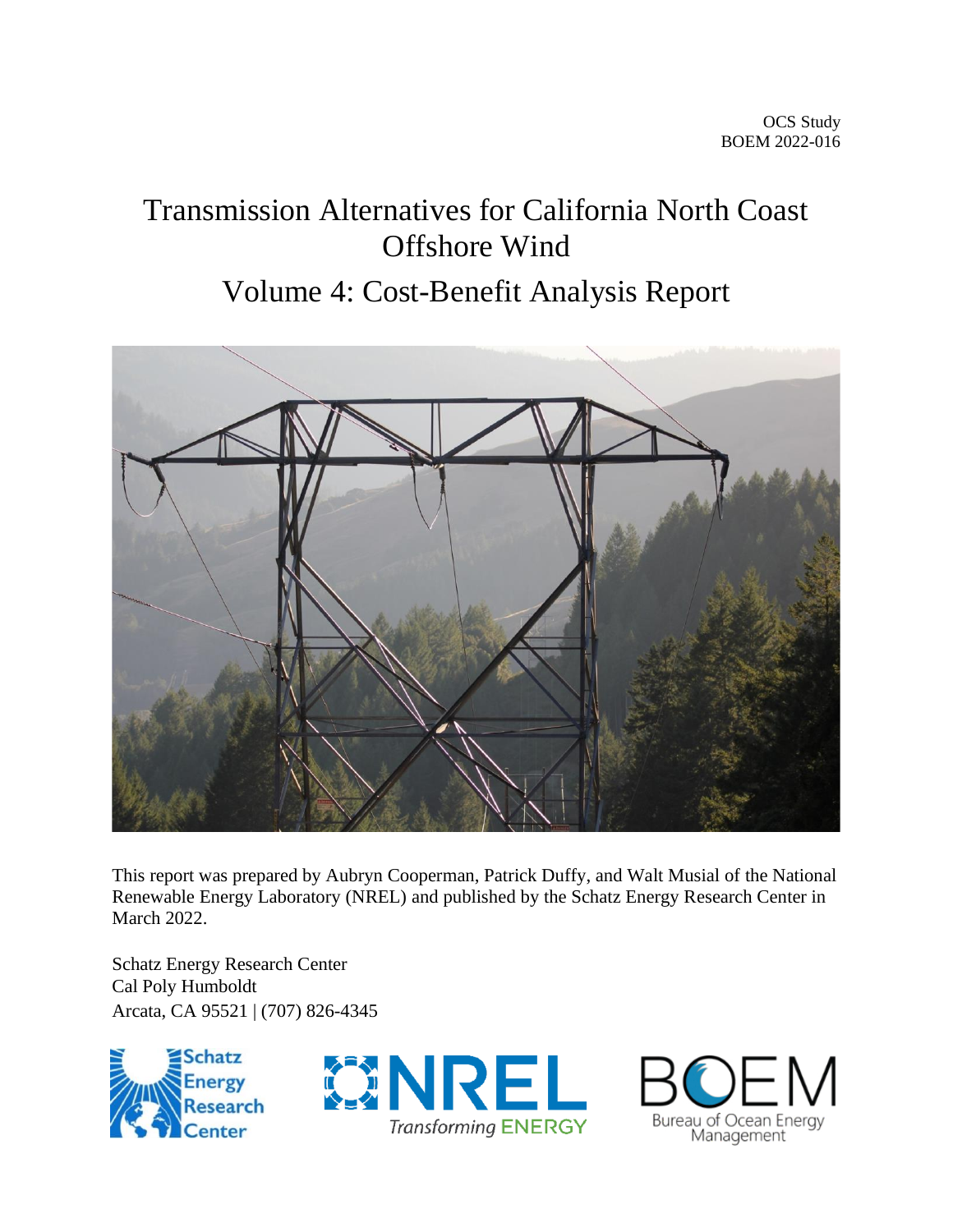#### **Disclaimer**

Study collaboration and funding were provided by the U.S. Department of the Interior, Bureau of Ocean Energy Management (BOEM), Pacific Regional Office, Camarillo, CA, under Agreement Number M19AC00005. This report has been technically reviewed by BOEM, and it has been approved for publication. The views and conclusions contained in this document are those of the authors and should not be interpreted as representing the opinions or policies of the U.S. Government, nor does mention of trade names or commercial products constitute endorsement or recommendation for use.

This work was authored by the National Renewable Energy Laboratory, operated by Alliance for Sustainable Energy, LLC, for the U.S. Department of Energy (DOE) under Contract No. DE-AC36-08GO28308. Support for the work was also provided by the Bureau of Ocean Energy Management (BOEM) and the Schatz Energy Research Center at Cal Poly Humboldt under TSA-20-17373. The views expressed in the article do not necessarily represent the views of the DOE or the U.S. Government. The U.S. Government retains and the publisher, by accepting the article for publication, acknowledges that the U.S. Government retains a nonexclusive, paid-up, irrevocable, worldwide license to publish or reproduce the published form of this work, or allow others to do so, for U.S. Government purposes.

#### **Report Availability**

To download a PDF file of this report, go to the U.S. Department of the Interior, Bureau of Ocean Energy Management, Recently Completed Environmental & Technical Studies – Pacific webpage [\(https://www.boem.gov/recently-completed-environmental-studies](https://www.boem.gov/recently-completed-environmental-studies-pacific)[pacific\)](https://www.boem.gov/recently-completed-environmental-studies-pacific), and click on the link for OCS Report #2022-016. The report is also available on the Schatz Energy Research Center website at: schatzcenter.org/publications

#### **About the Schatz Energy Research Center**

The Schatz Energy Research Center at Cal Poly Humboldt advances clean and renewable energy. Our projects aim to reduce climate change and pollution while increasing energy access and resilience. Our work is collaborative and multidisciplinary, and we are grateful to the many partners who together make our efforts possible. Learn more about our work at [schatzcenter.org](http://schatzcenter.org/)

#### **Rights and Permissions**

The material in this work is subject to copyright. Please cite as follows:

Cooperman, A., Duffy, P., & Musial, W. (2022). *Transmission Alternatives for California North Coast Offshore Wind, Volume 4: Cost-Benefit Analysis Report*. Cal Poly Humboldt, Arcata, CA: Schatz Energy Research Center. [schatzcenter.org/publications/](http://schatzcenter.org/publications)

All images remain the sole property of their source and may not be used for any purpose without written permission from that source.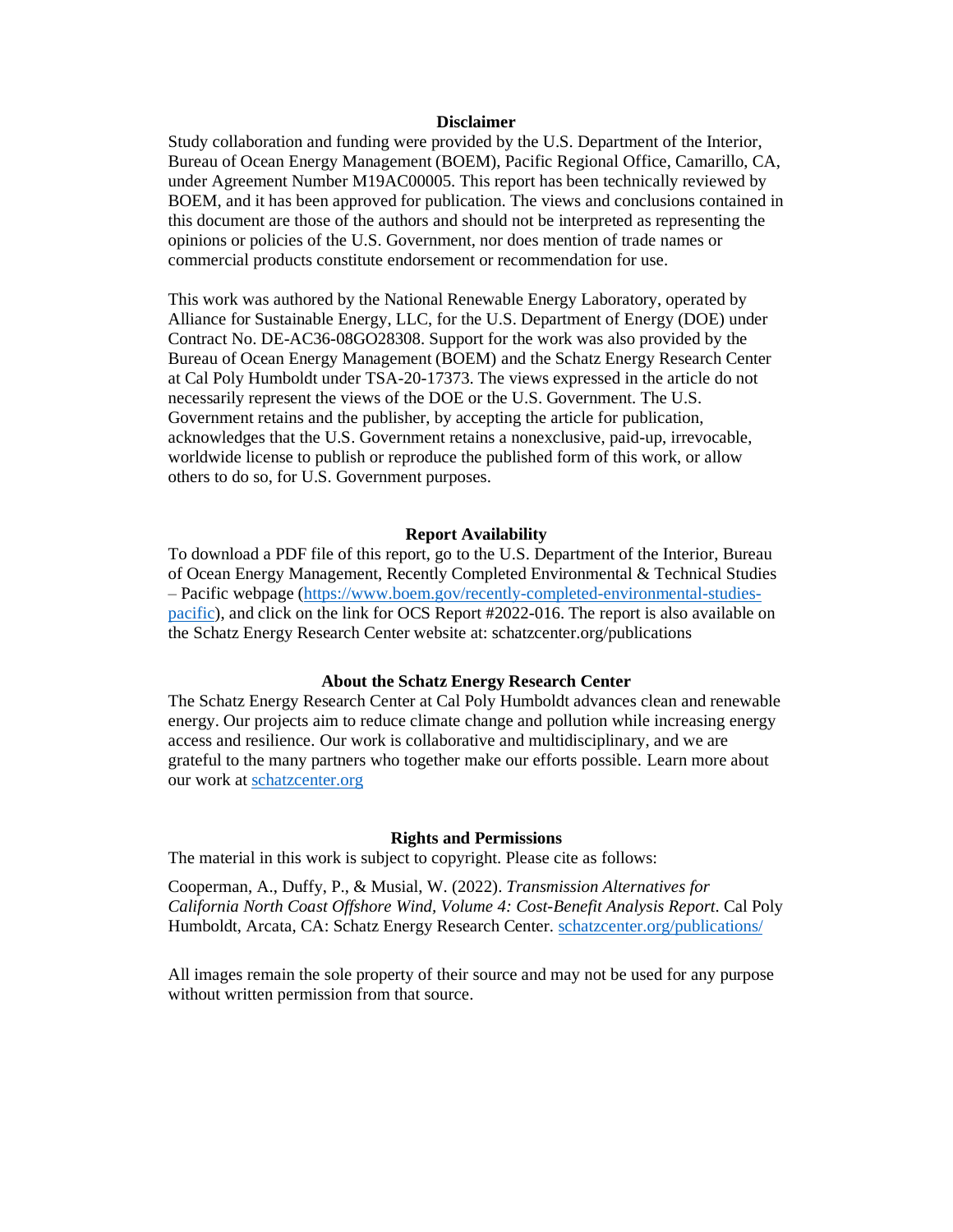# <span id="page-2-0"></span>**EXECUTIVE SUMMARY**

This report analyzes costs associated with the installation of offshore wind power plants with capacities up to 500 megawatts (MW) in the Humboldt Wind Energy Area (WEA), focusing on tradeoffs between the cost of transmission upgrades and possible alternatives such as energy storage. The Northern California coast has an excellent wind resource and could potentially generate gigawatts of electricity from offshore wind. The initial Call for Information and Nominations in the Humboldt area drew responses from 10 developers for up to 2,000 MW of wind energy generating capacity. Although commercial offshore wind power plants on the East Coast will be more than 800 MW, the first project in the Humboldt WEA may be closer to 100 to 200 MW because Northern California lacks the transmission infrastructure that would be required to export electricity from a larger project.

In this report, we model levelized cost of energy (LCOE) for offshore wind plants with capacities up to 480 MW in the Humboldt WEA with a commercial operations date (COD) of 2030. A related report (Daneshpooy and Anilkumar 2022) identified the transmission upgrades that would be required for several plant sizes in this range and estimated the cost of those upgrades. We compare the cost of transmission upgrades with "non-wires" alternatives including curtailment, load growth, and battery energy storage. We consider the levelized cost of transmission (LCOT) to evaluate costs in scenarios with transmission upgrades. For the "non-wires" scenarios, we use the results of production cost modeling to estimate revenues.

This report focuses on modeling scenarios with characteristics that will likely be relevant to an initial offshore wind project in the Humboldt WEA. Plant capacities are less than 500 MW, the modeled COD is 2030, and the representative technology is a 12-MW turbine on a floating semisubmersible substructure. Costs for turbine procurement, operations and maintenance, and financing come from the Offshore Regional Cost Analyzer (ORCA), whereas we use NREL's Offshore Renewables Balance-of-System and Installation Tool (ORBIT) to model procurement costs for the remainder of the offshore wind equipment as well as installation costs.

Scenarios with Full Deliverability require transmission upgrades to enable the delivery of the full output of the offshore wind plant during peak demand periods. One of the "non-wires" alternatives considered in several scenarios is Energy Only deliverability status, which avoids the cost of transmission upgrades but may incur additional curtailment. The level of curtailment and revenue from generation in Energy Only scenarios was estimated by Daneshpooy and Anilkumar (2022) using a production cost model. Additional scenarios consider the impacts of a 4-hour, 15 MW battery energy storage system (BESS) on total system cost, curtailment, and revenue.

# **Results**

A comparison of capital costs vs. plant capacity for offshore wind plants in the Humboldt WEA with a COD of 2030 are presented in Figure ES.1. Although the relationship between total capital expenditures (CapEx) and plant capacity appears linear, examination of the CapEx per kilowatt shows a steep decrease between 24 and 144 MW, with a slower decline in costs for larger plant sizes. Trends in LCOE are similar, starting above \$95 per MWh and decreasing to \$74 per MWh for a plant capacity of 480 MW.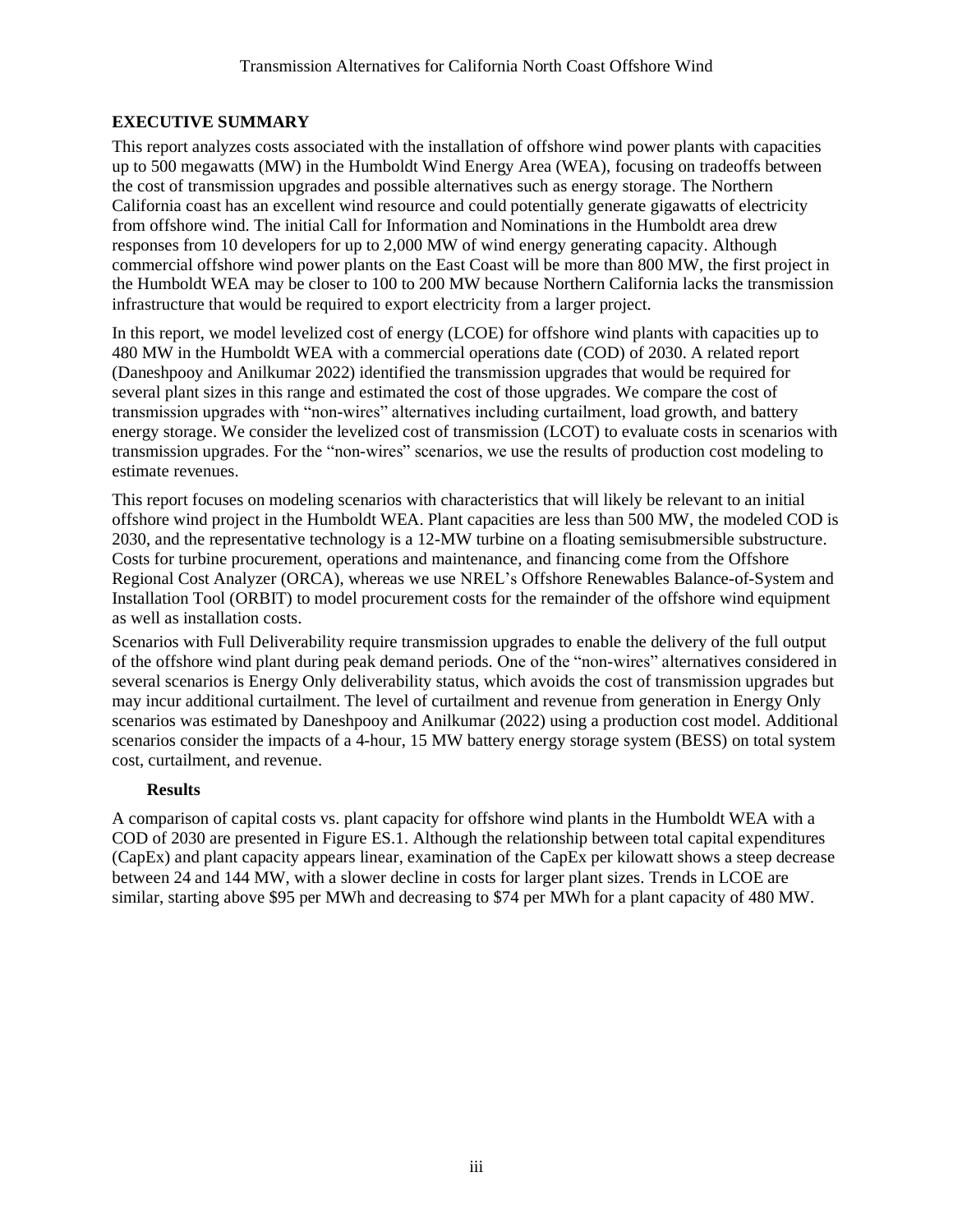

*Figure ES.1. Capital expenditures (CapEx) for offshore wind plants in the Humboldt WEA with a 2030 COD for plant capacities between 24 and 480 MW. (a) total CapEx and (b) CapEx per kilowatt.*

We analyze costs for two sets of scenarios: one set includes costs for transmission upgrades while the other set includes costs for alternatives to building new transmission. The first set of scenarios model the cost of offshore wind plants with Full Deliverability status. Transmission upgrades would be required to enable Full Deliverability for all plant capacities larger than 30 MW, and the cost of these upgrades was estimated in Task 2.2 (Daneshpooy and Anilkumar 2022). Table ES.1 summarizes the cost of energy and transmission upgrades for offshore wind (OSW) plant capacities up to 480 MW. Transmission upgrade costs for a plant capacity of 48 MW were evaluated in a previous study (Pacific Gas and Electric Company 2020) using a different methodology and are not reassessed here. For the plant sizes considered, LCOE decreases as the capacity increases, but the cost of transmission upgrades reduces or eliminates the advantage of larger plant capacities.

| <b>OSW Plant Capacity</b>       | 48 MW | 144 MW         | 288 MW  | 480 MW           |
|---------------------------------|-------|----------------|---------|------------------|
| OSW CapEx (million \$)          | \$273 | \$661          | \$1,225 | \$1,935          |
| Transmission CapEx (million \$) |       | \$168 to \$238 | \$329   | \$591 to \$1,123 |
| OSW OpEx (million $$$ per yr)   | \$3.4 | \$10.0         | \$20.0  | \$33.3           |
| Net $AEP^*(GWh)$                | 219   | 660            | 1,317   | 2,160            |
| LCOE (\$ per MWh)               | \$96  | \$80           | \$75    | \$73             |
| $LCOT$ (\$ per MWh)             |       | \$12 to \$17   | \$12    | \$13 to \$25     |
| $LCOE + LCOT$ (\$ per MWh)      |       | \$92 to \$97   | \$87    | \$86 to \$98     |

*Table ES.1. Levelized cost of energy and transmission for Full Deliverability scenarios.*

 $AEP =$  annual energy production

The Energy Only scenarios summarized in Table ES.2 do not include transmission upgrades, but they have higher LCOEs than the equivalently sized Full Deliverability counterparts because their energy output is reduced by curtailment. However, the LCOE of the 144-MW Energy Only scenario is lower than the LCOE + LCOT of the 144-MW Full Deliverability scenario, and the 168-MW Energy Only scenarios have marginally lower LCOEs than the corresponding 144-MW scenarios. At 288 MW, the level of curtailment is much higher, as is the LCOE. Larger plant capacities face greater curtailment because local electricity demand is met and the ability to deliver energy to the rest of the California grid is constrained. This local saturation depresses the locational marginal prices (LMPs), reducing revenues for larger plant capacities. We use the difference between wind farm revenues and cost (revenues per MWh – LCOE) as a proxy for profit. All plant capacities have a negative difference, indicating that revenues do not exceed the cost of the wind farm.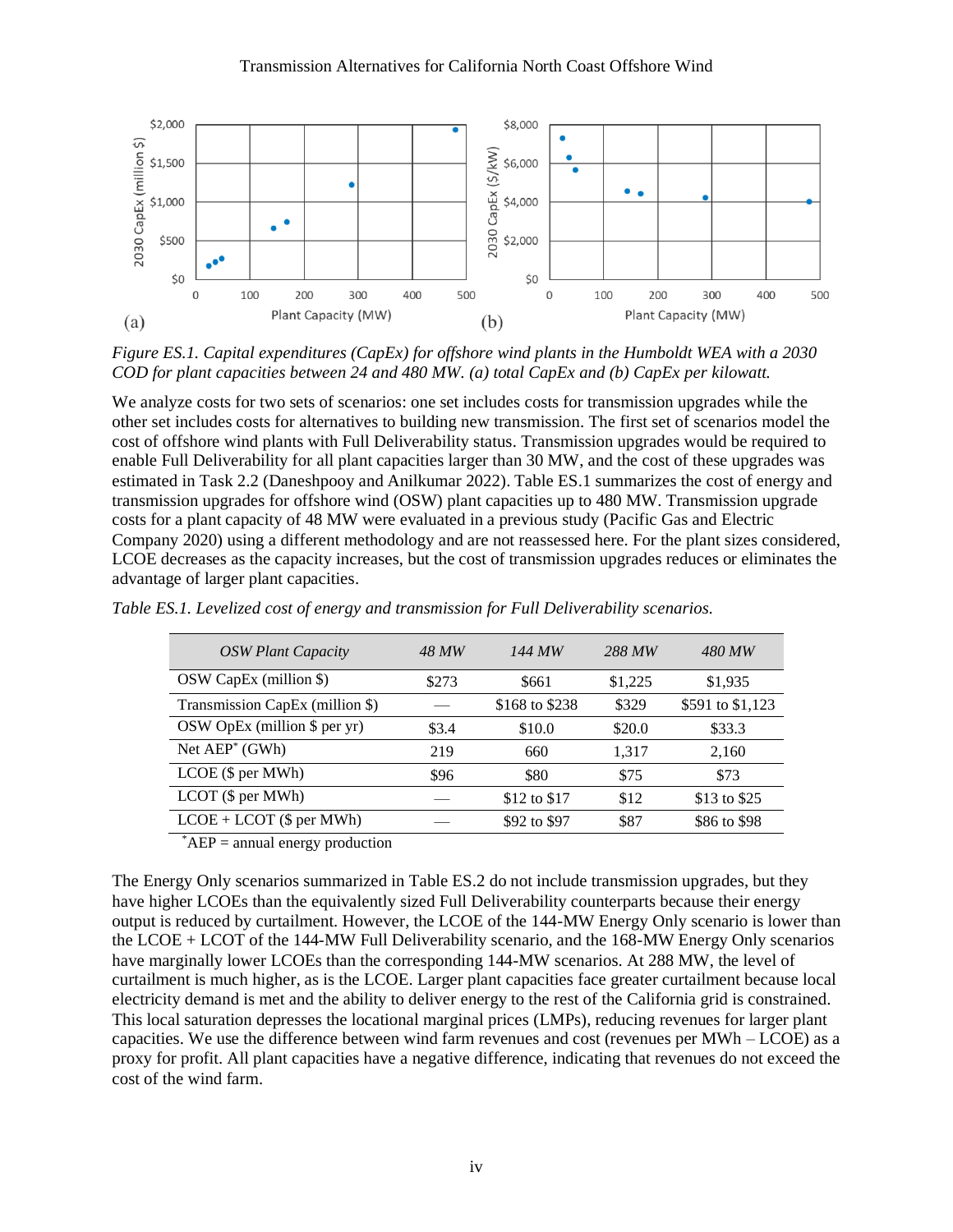| Scenario                                               | 144 MW<br>baseline<br>load | 144 MW<br>$+15$ MW,<br>4 hr<br>storage | 168 MW<br>baseline<br>load | 168 MW<br>augmented<br>load | 168 MW<br>baseline<br>$load +$<br>storage | 288 MW<br>baseline<br>load |
|--------------------------------------------------------|----------------------------|----------------------------------------|----------------------------|-----------------------------|-------------------------------------------|----------------------------|
| $OSW + storage CapEx$<br>(million \$)                  | \$661                      | \$672                                  | \$748                      | \$748                       | \$760                                     | \$1,225                    |
| $OSW + storage OpEx$<br>(million $\frac{1}{2}$ per yr) | \$10                       | \$11                                   | \$12                       | \$12                        | \$12                                      | \$20                       |
| Curtailment (%)                                        | 4.4%                       | 4.5%                                   | 6.0%                       | 5.8%                        | 5.5%                                      | 36.5%                      |
| Net AEP (GWh)                                          | 632                        | 628                                    | 724                        | 726                         | 725                                       | 836                        |
| LCOE (\$ per MWh)                                      | \$84                       | \$86                                   | \$83                       | \$83                        | \$85                                      | \$119                      |
| Average LMP (\$ per<br>MWh)                            | \$33                       | \$36                                   | \$16                       | \$22                        | \$22                                      | $-$14$                     |
| Revenue (\$ per MWh)                                   | \$58                       | \$63                                   | \$41                       | \$47                        | \$50                                      | \$11                       |
| $\Delta$ [Revenue – LCOE]<br>(\$ per MWh)              | $-$ \$26                   | $-$ \$24                               | $-$ \$42                   | $-$ \$36                    | $-$ \$35                                  | $-$108$                    |

*Table ES.2. Levelized cost of energy and revenue for Energy Only deliverability scenarios.*

Energy Only scenarios that include the addition of energy storage in the form of a 4-hour, 15 MW BESS or augmented (increased) load perform better in terms of revenues and  $\Delta$  [revenues – costs] than their baseline load counterparts. This is due to the ability to sell energy at higher prices during times of day when demand is high and indicates that the BESS adds more value than it costs for the plant capacities considered. This study only considered a single capacity and storage duration for the BESS. Additional analysis would be required to identify an optimal BESS size that could produce more revenue.

With the available information, the key dynamics illustrated by the above scenarios appear to be:

- Lower power plant costs per MWh (LCOE) for larger offshore wind plant capacities
- Higher transmission costs per MWh (LCOT) for the smallest and largest plants
- Suppression of revenue for Energy Only plants as capacity increases, caused by transmission constraints and local energy market saturation
- Lower LCOEs for the 144-MW and 168-MW Energy Only scenarios than the combined LCOE + LCOT of the 144-MW Full Deliverability scenario
- Increased revenue in Energy Only scenarios with BESS or Augmented Load.

It is important to note that even though the floating offshore wind cost results for the year 2030 were obtained using a conservative deployment assumption (4.9 GW) for the learning curve, the underlying learning rate was derived based on commercial-scale fixed-bottom industry cost data. This means that the cost reductions may be overstated because the commercial-scale fixed-bottom projects benefit from more mature supply chains than would a pilot-scale floating project in Humboldt.

Among all of the scenarios considered, the 288-MW plant offered the lowest cost for Full Deliverability, while the 144-MW plant offered the most favorable difference between revenue and LCOE. The addition of energy storage enabled revenue gains for the 144-MW and 168-MW plants that outweighed the cost of the BESS. Other potential revenue streams, such as Resource Adequacy, were not included in this analysis. Although not assessed in detail here, offshore wind development can present opportunities for economic development that scale with the project size and resulting in both costs and benefits for stakeholders in the Humboldt region.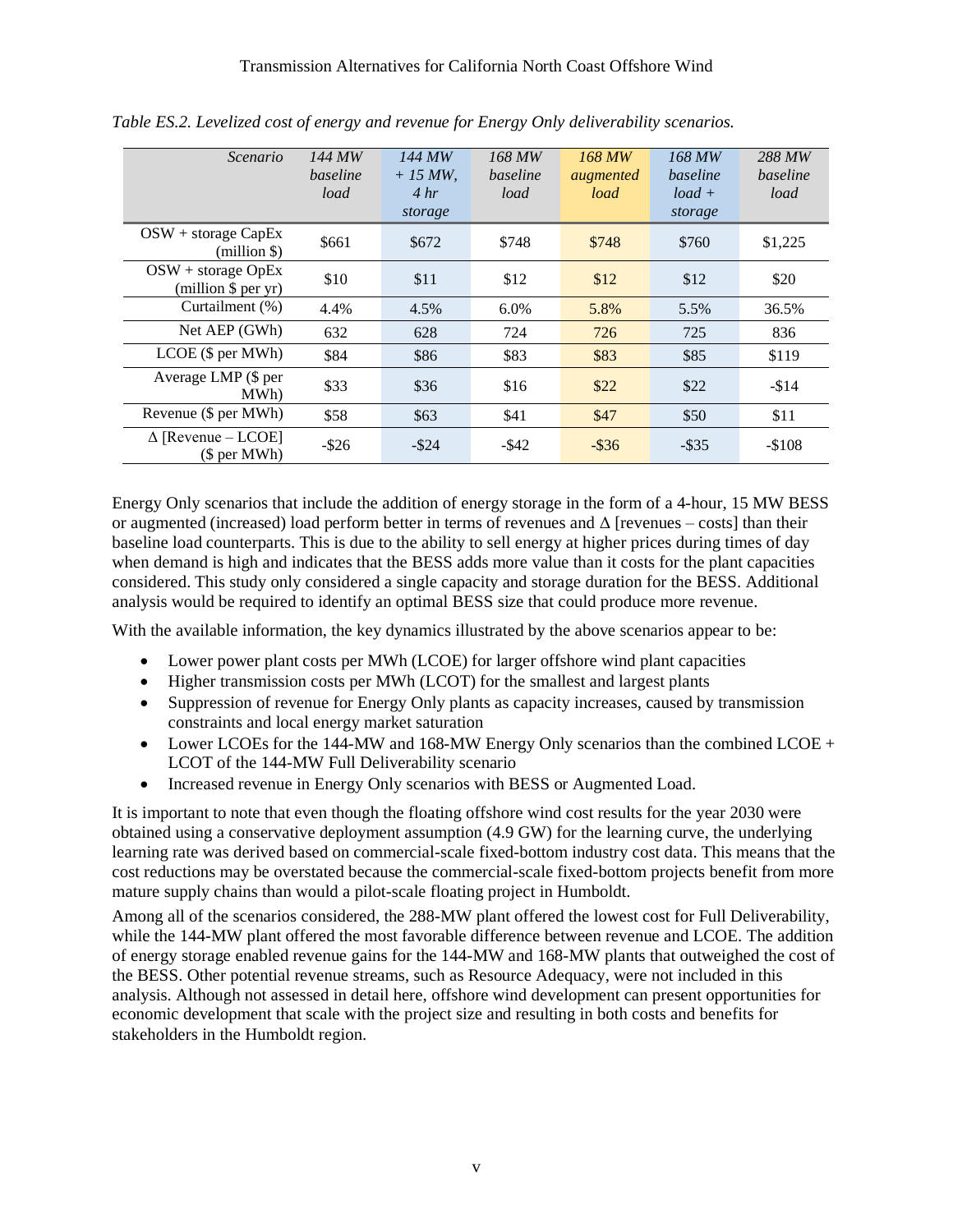|                | <b>TABLE OF CONTENTS</b> |     |
|----------------|--------------------------|-----|
|                | <b>Executive Summary</b> | 111 |
| $\mathbf{1}$ . | Introduction             | 1   |
| 2.             | Methods                  | 2   |
| 2.1            |                          |     |
| 2.2            |                          |     |
| 2.3            |                          |     |
| 2.4            |                          |     |
| 2.5            |                          |     |
|                | 2.5.1                    |     |
|                | 2.5.2                    |     |
|                | 2.5.3                    |     |
| 2.6            |                          |     |
| 2.7            |                          |     |
| 3.             | Results                  | 10  |
| 3.1            |                          |     |
| 3.2            |                          |     |
|                | 3.2.1                    |     |
|                | 3.2.2                    |     |
| 3.3            |                          |     |
| $\mathbf{4}$ . | Discussion               | 17  |
| 4.1            |                          |     |
| 4.2            |                          |     |
| $\mathcal{F}$  | Conclusions              | 19  |
| 6.             | References               | 20  |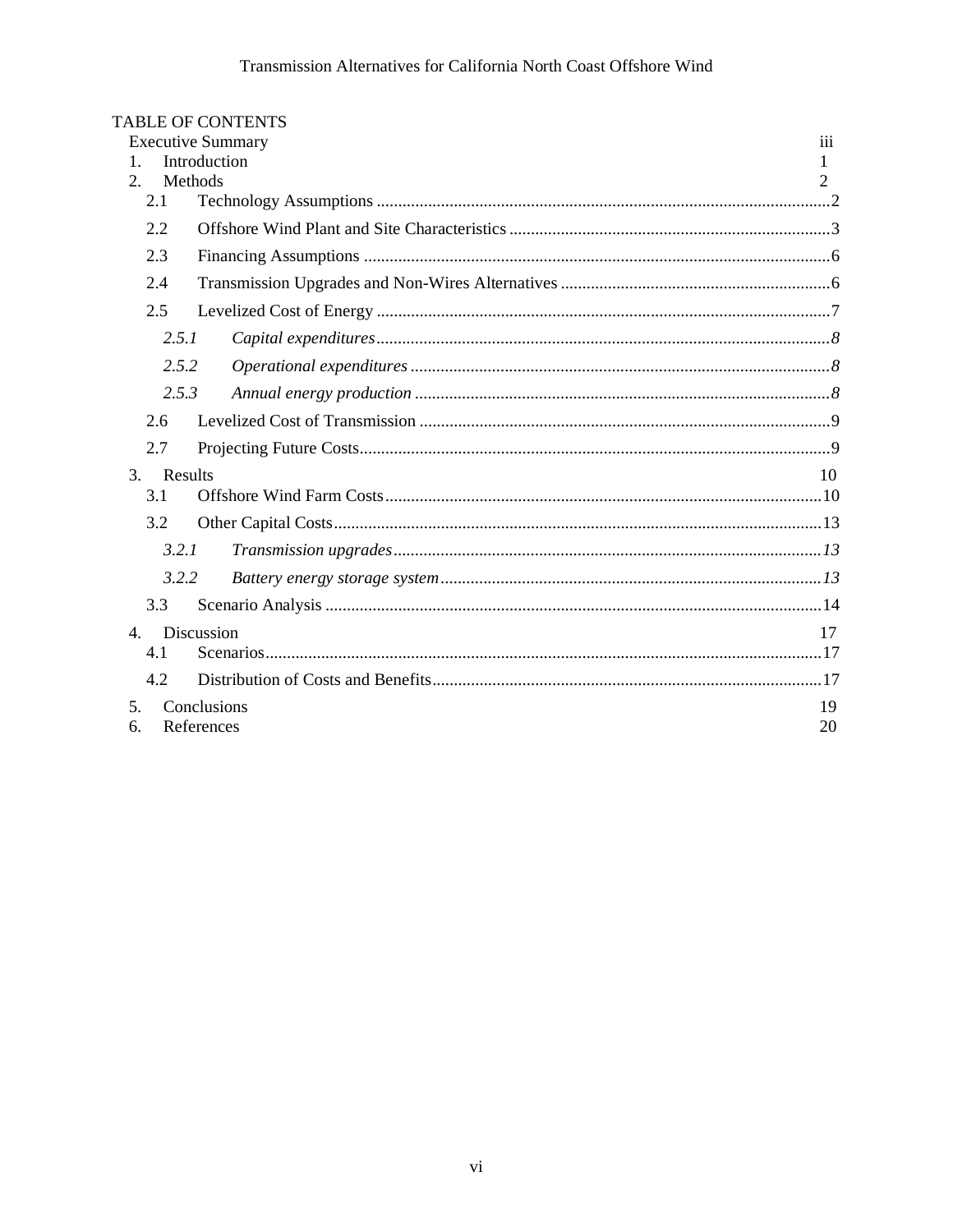# <span id="page-6-0"></span>**1. INTRODUCTION**

The purpose of this report is to compare the costs and benefits of installing offshore wind power plants with capacities up to 500 megawatts (MW) in the Humboldt Wind Energy Area (WEA), with a focus on identifying the costs related to transmission upgrades and possible alternatives such as energy storage. This study builds on previous work that examined the feasibility of offshore wind development on California's North Coast (Severy et al. 2020a). That work included an interconnection feasibility analysis conducted by the Pacific Gas and Electric Company (PG&E) (2020) in collaboration with the Schatz Energy Research Center, which looked at the feasibility of interconnecting offshore wind power plants with capacities of 48 MW, 144 MW, and 1,836 MW in the Bureau of Ocean Energy Management's (BOEM's) Humboldt WEA to the transmission system in the region of Humboldt Bay. Cost estimates for the transmission system upgrades recommended in PG&E's study [\(Table 1\)](#page-6-1) were high relative to the capital costs to install the offshore wind plant, especially for the smaller plant capacities. In this report, we model costs for offshore wind power plants on the lower end of the range of capacities considered by PG&E and examine alternatives to transmission upgrades that may reduce total system costs or offer higher revenues.

<span id="page-6-1"></span>*Table 1. Cost estimates for interconnection of offshore wind power plants in the Humboldt Wind Energy Area from (Pacific Gas and Electric Company 2020)\* .*

| Nameplate | Low Interconnection Cost         | <b>High Interconnection Cost</b>   |
|-----------|----------------------------------|------------------------------------|
| Capacity  | Estimate                         | Estimate                           |
| 48 MW     | \$365 million $(\$7,600$ per kW) | \$730 million $($15,200$ per kW)   |
| 144 MW    | \$669 million $(\$4,650$ per kW) | \$1,340 million $(\$9,310$ per kW) |
| 1,836 MW  | \$1,400 million $(\$763$ per kW) | \$5,800 million $(\$3,160$ per kW) |

This study also provides detailed cost estimates for offshore wind power plants with capacities below 500 MW in the Humboldt WEA. Previous work was based on an assumed plant capacity of 1 GW (Beiter et al. 2020).

This cost-benefit analysis report is part of a collaborative effort to assess the impact that transmission alternatives can have on the economic viability of modest scale (less than 500 MW) offshore wind development in the Humboldt WEA. Supported by funding from BOEM, this collaboration is being led by the Schatz Energy Research Center at Cal Ploy Humboldt. Partners include the National Renewable Energy Laboratory and Quanta Technology, LLC. The research is comprised of four tasks, each of which features a standalone report. Descriptions of the four tasks and the responsible parties are shown in Table 2.

| <b>Task Description</b>                           | Responsible Party                    |
|---------------------------------------------------|--------------------------------------|
| Task 1. Wind Resource Assessment                  | <b>Schatz Energy Research Center</b> |
| Task 2.1 Description of Transmission Alternatives | <b>Schatz Energy Research Center</b> |
| <b>Task 2.2 Transmission Analysis</b>             | Quanta Technology, LLC               |
| Task 2.3 Cost-Benefit Analysis                    | National Renewable Energy Laboratory |

*Table 2. List of Tasks for California North Coast Offshore Wind Transmission Alternatives Study*

<sup>\*</sup> The methodology used by PG&E to determine required transmission upgrades and estimate associated upgrade costs differed from the approach that Quanta Technologies used in conducting this current research. PG&E's study was a feasibility study, which used the most conservative study assumptions to provide an indicative estimate of worst-case upgrades, and it did not distinguish which costs would be borne by the project developer. This resulted in higher costs estimates in the PG&E 2020 study.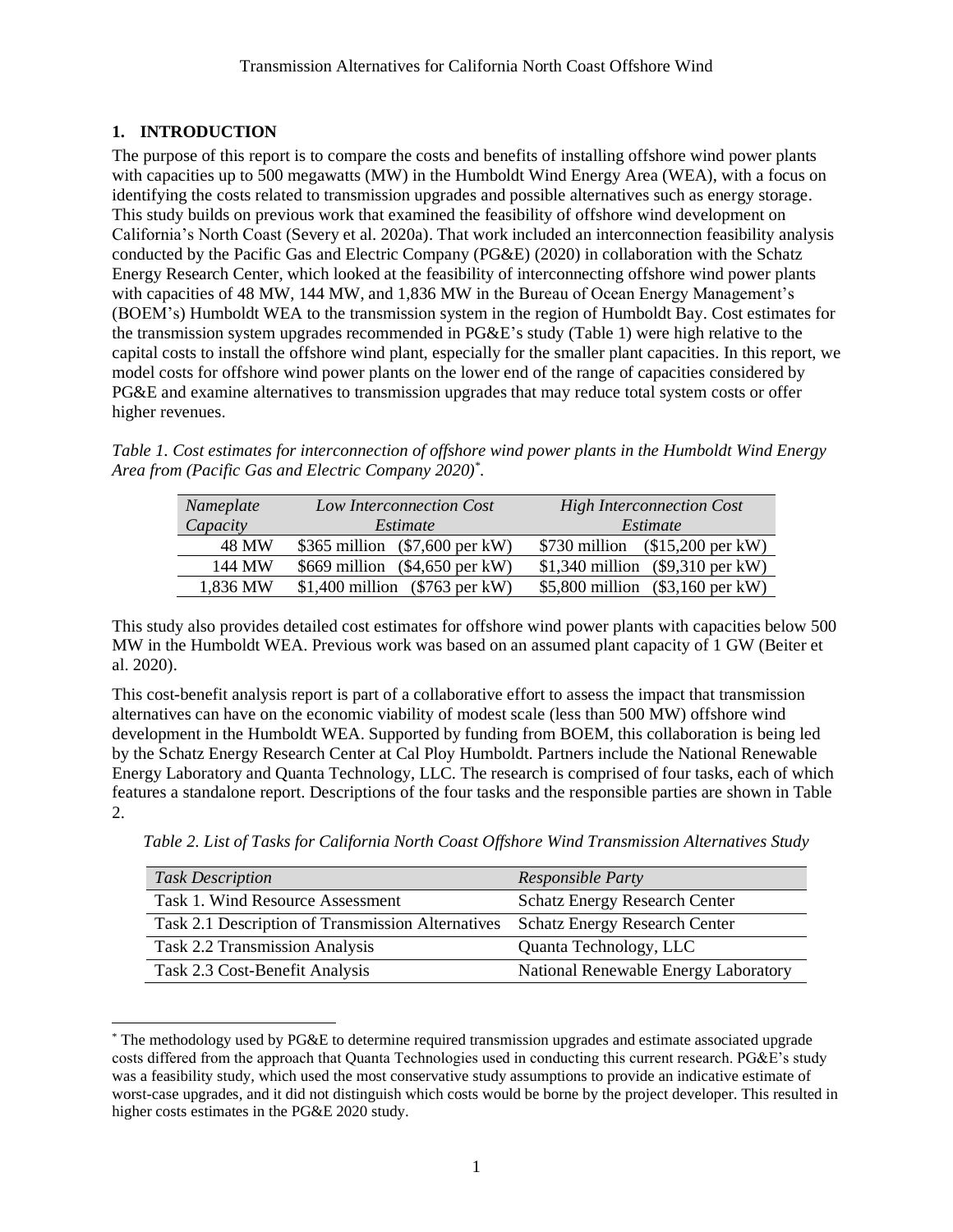# <span id="page-7-0"></span>**2. METHODS**

We use levelized cost of energy (LCOE) and levelized cost of transmission (LCOT) to evaluate the costs of the different transmission alternative scenarios considered in this report. See sections 2.5 and 2.6 for detailed definitions of LCOE and LCOT, respectively. This section outlines the key assumptions and methods for developing the scenarios and calculating LCOE. First, we provide an overview of the core assumptions informing the study, then outline the transmission alternative scenarios considered, before describing the methodology for calculating LCOE and LCOT and projecting future costs.

# <span id="page-7-1"></span>**2.1 Technology Assumptions**

This study focuses on early-stage offshore wind development along California's North Coast, so we assess cost tradeoffs using near-term offshore wind energy technologies (likely to be deployed in the next 5 to 10 years).

The water depths in the Humboldt Wind Energy Area are between 550 m and 1100 m, making it too deep for fixed-bottom foundations which currently have a maximum economic water depth close to 60 m. Floating foundation technology is therefore required to facilitate offshore wind energy in California, and it is rapidly advancing towards the commercial stage (Musial et al. 2021b). [Figure 1](#page-7-2) shows the three main floating substructure topologies being developed, including the spar-buoy, the semisubmersible, and the tension leg platform.



*Figure 1. Floating offshore wind substructure topologies including spar-buoy, semisubmersible, and tension leg platform. Illustration by Josh Bauer, NREL.*

<span id="page-7-2"></span>As of 2021, the largest operational floating offshore wind farm in the world is Kincardine in Scotland, with a plant capacity of 50 MW (Durakovic 2021b). The project deployed one 2.0-MW and five 9.5-MW wind turbines on semisubmersible platforms in water depths of up to 80 m. More than 75% of floating wind energy projects that have announced substructure technology choices intend to use semisubmersible substructure technology (Musial et al. 2021b). For this study, we assume that semisubmersible substructure technology will be deployed offshore California, consistent with Beiter et al. (2020).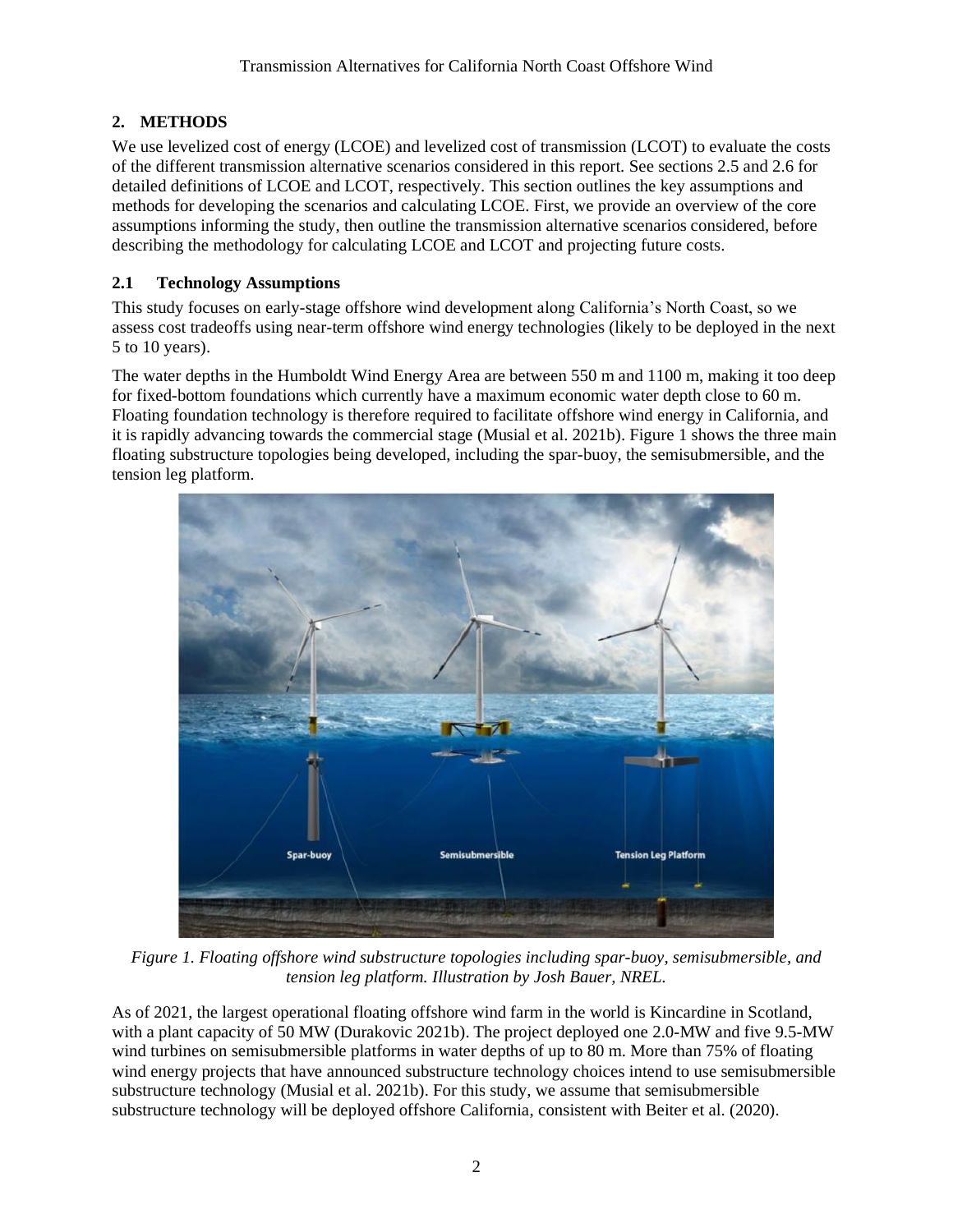One important consideration regarding floating substructure technology types is the anchor footprint—the area required for the mooring lines and anchors. The anchor footprint depends on the mooring line design, the substructure type, the water depth, and the seabed conditions, and it sets the minimum distance between individual turbines and the boundaries of BOEM Lease Areas. We have assumed a required minimum distance of 2.5 times the water depth, which falls within the range of likely values for a semisubmersible platform with a catenary mooring system.

The wind turbine has the largest impact on cost through its energy production, as well as its contribution to capital expenditures (CapEx). Capacity factors have increased significantly as the wind industry has matured and capacity factors for offshore wind globally average 8% higher than onshore (Beiter et al. 2021). Offshore wind energy costs have fallen substantially in recent years, and this trend is expected to continue (Wiser et al. 2021). Turbine upsizing plays a significant role in cost reductions by enabling lower balance of system costs and operational expenditures (OpEx) for a given plant capacity, thereby incentivizing developers to opt for the largest turbine available at the time of construction (Shields et al. 2021a).

This study assumes a turbine rating of 12 MW to be representative of near-term projects. This may be a conservative assumption based on recent announcements. The largest operating offshore wind turbine in the world is the GE Haliade-X prototype, which has been upgraded to produce a maximum 14 MW of power after initially beginning operation with a rating of 12 MW (General Electric 2021). Vineyard Wind 1, the first commercial scale U.S. offshore wind project, intends to install 13 MW Haliade-X turbines for commercial operation by 2023 (Kellner 2021). Larger turbines are on the horizon. Siemens Gamesa shipped the nacelle of its SG 14-222 DD (14 MW) prototype for assembly at the Østerild test site in Denmark (Durakovic 2021a). Vestas announced they would also build its V236-15.0 MW prototype at Østerild (Vestas 2021). MingYang Smart Energy announced it will develop a 16 MW offshore wind turbine with a target of commercial production in 2024 (MingYang Smart Energy 2021). The turbine parameters for the 12 MW offshore wind turbine used in this analysis are presented in [Table 3.](#page-8-1)

<span id="page-8-1"></span>

| Parameter                   | Value                  |
|-----------------------------|------------------------|
| Turbine rated capacity (MW) | 12                     |
| Rotor diameter $[D]$ (m)    | 222                    |
| Hub height $(m)$            | 138                    |
| Substructure technology     | Semisubmersible        |
| Mooring technology          | Drag embedment anchors |

*Table 3. Summary of Offshore Wind Turbine Technology Parameters*

# <span id="page-8-0"></span>**2.2 Offshore Wind Plant and Site Characteristics**

We consider plant capacities between 24 MW (two turbines) and 480 MW (40 turbines). The plant layouts are the same as those modeled in Task 1 (Younes et al. 2022): a rectangular offset grid with 7 turbine rotor diameter (7D) spacing east to west, 8.7D spacing north to south, and a 50% offset between rows. To determine the size of the lease area required for each plant, we assume that the mooring footprint on the seabed extends beyond the outermost turbines in the rectangle by a factor of 2.5 times the water depth.

Turbines are connected within the wind plant via 66 kV array cables that are suspended in the water column at a depth of 300 m below the surface. For plant capacities less than 200 MW, power is aggregated and transmitted back to shore using one or two (depending on plant capacity) 66 kV export cables, the same voltage as the array cables. Larger plants (with capacities greater than 200 MW) include a substation to collect power from the array system and transform it to 132 kV for transmission to shore.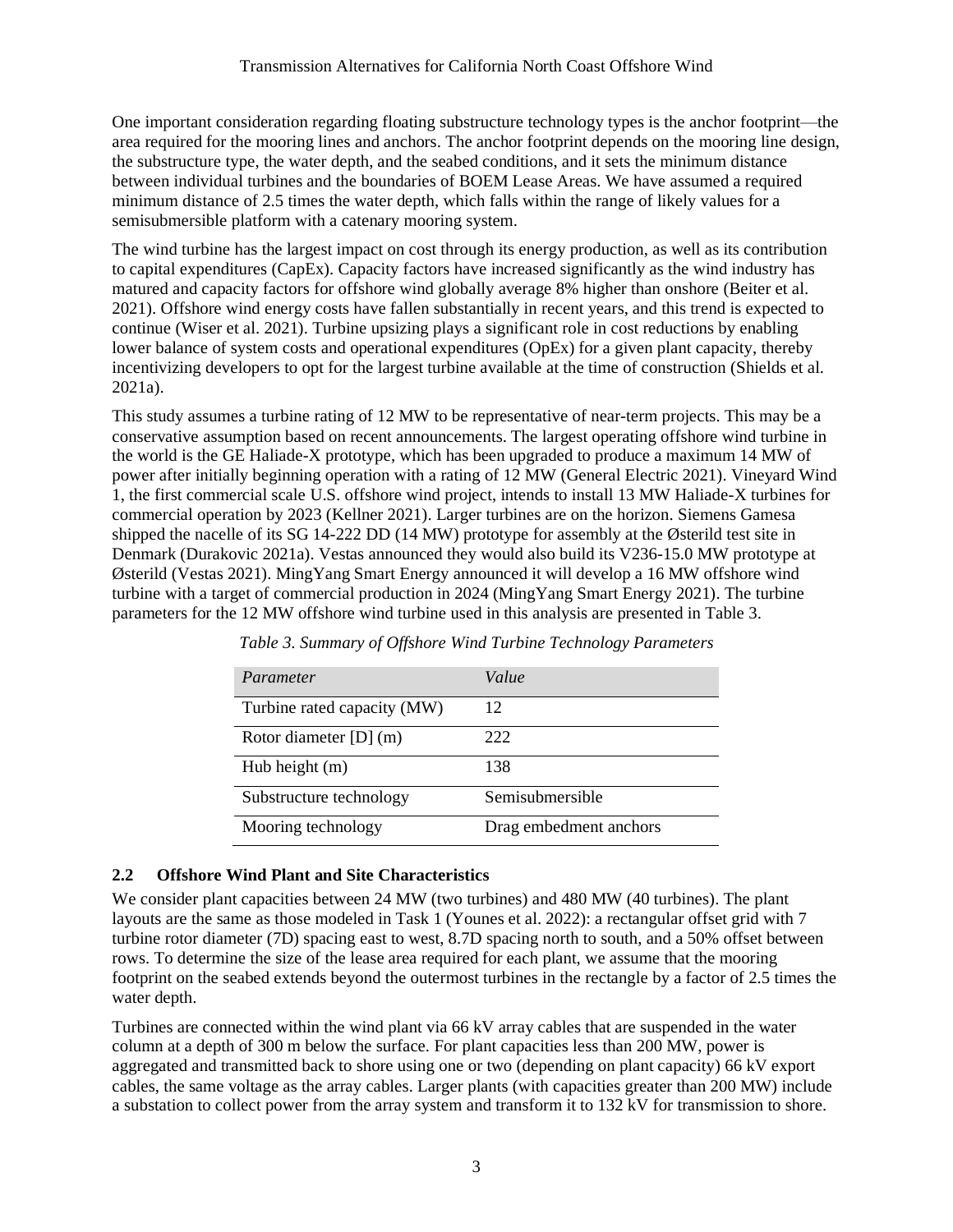The export system comprises one or more submarine cables between the substation and cable landfall, then 2 km of onshore transmission line to reach the point of interconnection at Humboldt Bay substation.

<span id="page-9-0"></span>Physical site characteristics impact the design and cost of an offshore wind plant. We used the physical properties at the centroid of the Humboldt WEA as our baseline inputs for cost modeling [\(Table 4\)](#page-9-0).

| Description                      | Value  |
|----------------------------------|--------|
| Mean wind speed at 100 m         | 10.8 m |
|                                  | per s  |
| Water depth                      | 686 m  |
| Distance to port                 | 45 km  |
| Distance to cable landfall       | 45 km  |
| Array cable depth                | 300 m  |
| Onshore cable (spur line) length | 2 km   |

*Table 4. Site and plant characteristics, baseline values for Humboldt WEA centroid*

In addition to the baseline case, we also investigated the sensitivity of our LCOE estimates to plant location by considering additional offshore wind plants with physical properties matching the East and West centroid locations studied in Task 1 [\(Figure 2\)](#page-10-0).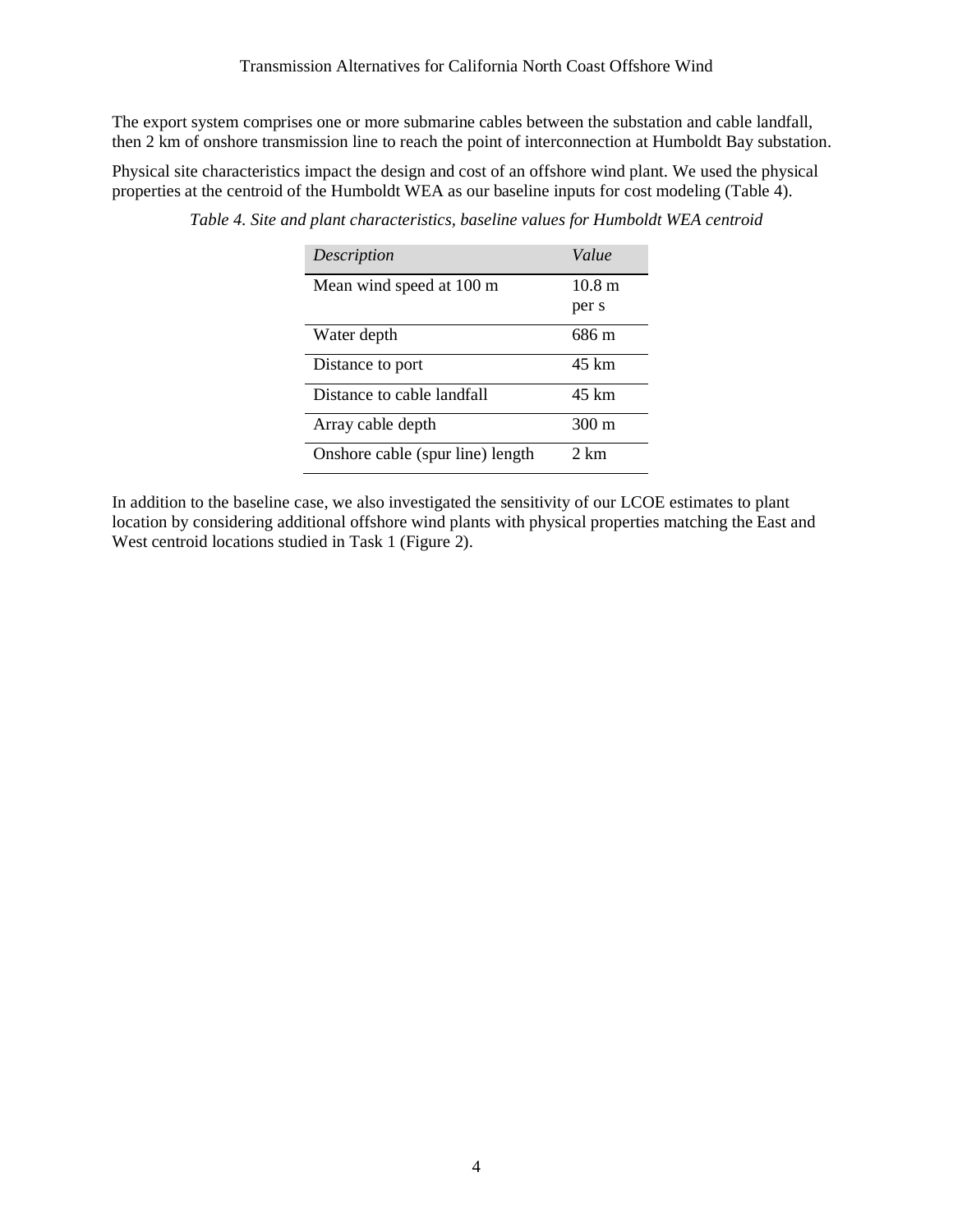### Transmission Alternatives for California North Coast Offshore Wind



<span id="page-10-0"></span>*Figure 2. Centroids of the hypothetical wind farms in the Humboldt WEA are depicted as purple dots.*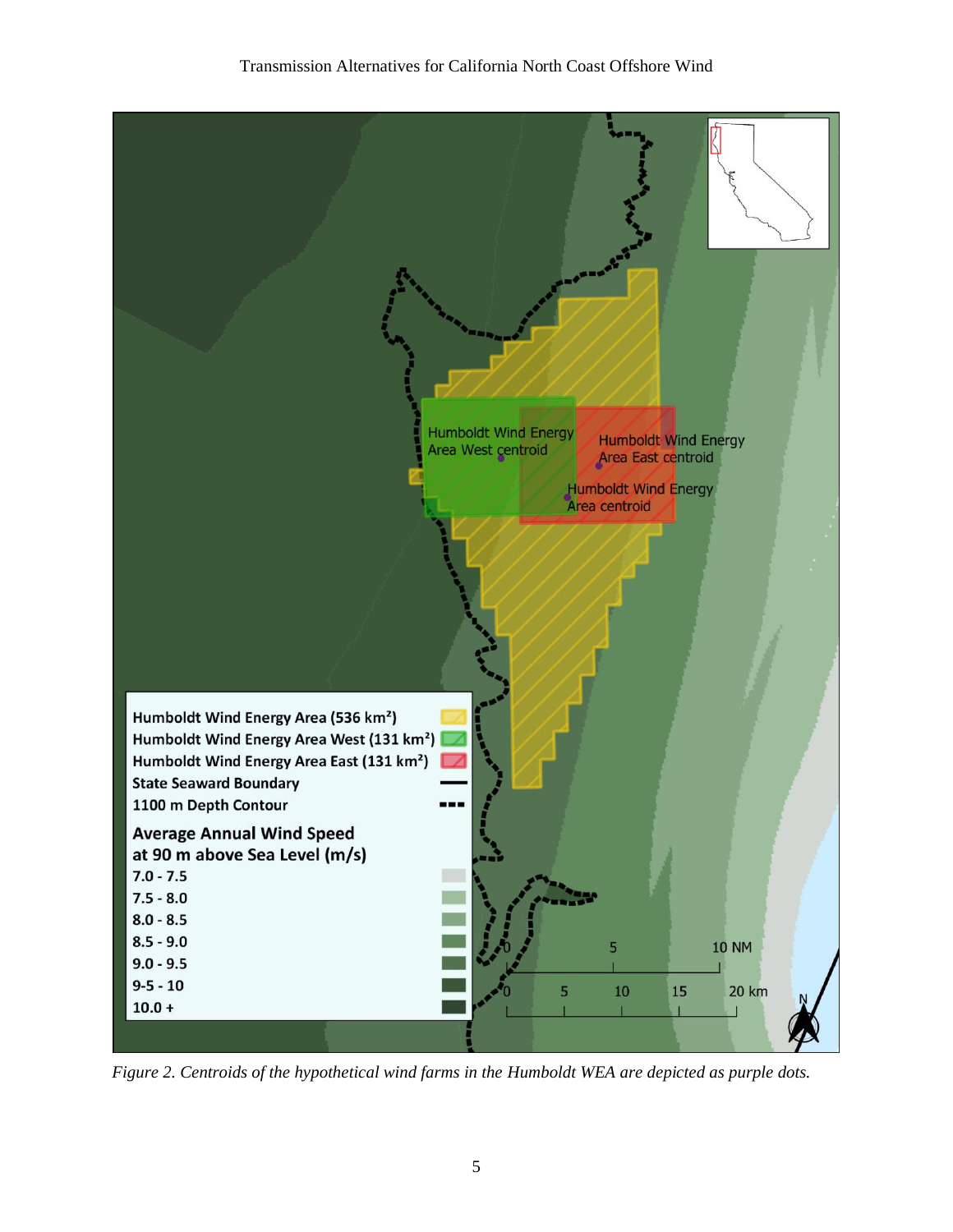# <span id="page-11-0"></span>**2.3 Financing Assumptions**

We utilize the financing assumptions outlined in NREL's Annual Technology Baseline R&D Financing Scenario to inform the techno-economic modeling of offshore wind costs in the Humboldt Wind Energy Area (NREL 2021). These financing terms are informed by Feldman et al. (2020). Floating offshore wind projects are assumed to benefit from similar financing terms as the commercial-scale fixed-bottom offshore wind market due to assumed similarities in project developer experience, mature supply chains, low political risk, technology maturity, limited-to-no revenue risk, insurance coverage, contract management practices, and contingency budgets (Weber 2020). A summary of the financial assumptions is provided in [Table 5.](#page-11-2) The baseline financing assumptions do not include tax credits. Note that some of these assumptions may be non-conservative due to the nascent state of the floating industry.

<span id="page-11-2"></span>

| <b>Financing Parameters</b>                       | <i>Nominal</i> | Real         |
|---------------------------------------------------|----------------|--------------|
| Project design life                               | 30 years       | 30 years     |
| Combined state and federal tax rate               | 26%            | 26%          |
| Inflation rate                                    | 2.5%           | 2.5%         |
| Weighted average cost of capital<br>$(after-tax)$ | 5.2%           | 2.6%         |
| Capital recovery factor (after-tax)               | 6.6%           | 4.9%         |
| Depreciable basis                                 | 100%           | 100\%        |
| Depreciation schedule                             | 5-year MACRS   | 5-year MACRS |
| Depreciation adjustment (NPV)                     | 87%            | 87%          |
| Project finance factor                            | 104%           | 104%         |
| Fixed charge rate                                 | 6.9%           | 5.1%         |

*Table 5. Summary of Financing Assumptions*

# <span id="page-11-1"></span>**2.4 Transmission Upgrades and Non-Wires Alternatives**

The Task 2.2 report by Quanta Technology (Daneshpooy and Anilkumar 2022) identifies transmission upgrades that would be required to provide Full Deliverability for 144-MW, 168-MW, 288-MW, and 480-MW offshore wind plants and estimates the associated costs. Several alternatives to transmission upgrades, described here as "non-wires" alternatives, are also considered in this study. The non-wires alternatives are:

- **Augmented load**: The augmented load case assumes a greater degree of electric load growth for example through electrification of vehicles and building heating—than the baseline demand profile.
- **Energy-only deliverability status**: Generators that opt to participate in the CAISO market as "Energy Only" are not eligible to receive Resource Adequacy payments, but their interconnection costs can be lower because they are only required to pay for reliability network upgrades and not local or area deliverability network upgrades.
- **Battery energy storage system (BESS)**: These cases include a 4-hour, 15-MW BESS that stores energy from the offshore wind power plant during periods of high generation and low demand and releases the energy when there is less wind energy and/or more electricity demand. The BESS participates in the market for ancillary services (e.g., regulation) in addition to the energy market.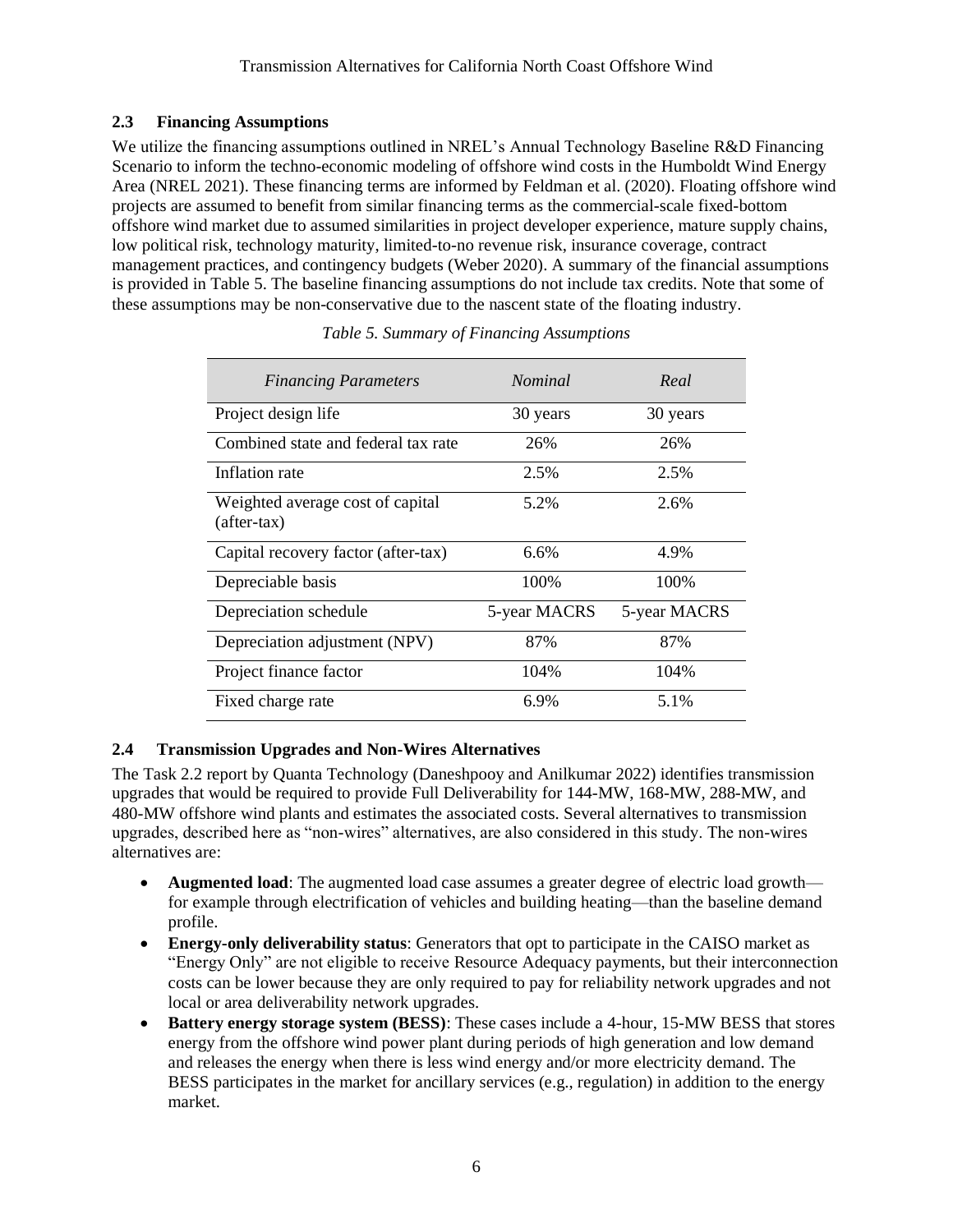#### <span id="page-12-0"></span>**2.5 Levelized Cost of Energy**

We use several modeling tools to compute components of LCOE based on the definition from Short et al. (1995) as shown in Equation 1:

$$
LCOE = \frac{(CapEx \times FCR) + OpEx}{(AEP_{Net} \div P)}
$$
 *Equation 1*

where:

 $LCOE =$  levelized cost of energy (\$ per MWh)

FCR  $=$  fixed charge rate (% per year)

 $CapEx = capital$  expenditures (\$ per kW)

 $AEP<sub>net</sub>$  = net average annual energy production (MWh per year)

 $OpEx = average annual operational expenditures (§ per kW-year)$ 

 $P =$  total wind plant capacity (kW).

Note that CapEx may be represented as the sum of turbine, balance-of-system (BOS), and soft costs as shown in Equation 2.

$$
CapEx = C_{Turbine} + C_{BOS} + C_{Soft}
$$
 *Equation 2*

where:

 $C$ Turbine = turbine capital expenditures  $C<sub>BOS</sub> = balance-of-system capital expenditures$  $C_{Soft}$  = soft costs.

Turbine capital expenditures include the cost to procure the turbines and towers from original equipment manufacturers. BOS costs include all expenses required to construct a wind energy project except the acquisition of the turbines and towers. These costs include the procurement costs for all other components (such as substructures, cables, and electrical infrastructure), offshore and land-based construction costs, port costs, site surveying fees, permitting fees, and leasing fees (BVG Associates 2019). Soft costs represent construction financing costs, construction insurance, and cost contingencies. The core components of LCOE are listed in [Table 6](#page-12-1) along with the method or tool used to compute them and the relevant sources.

<span id="page-12-1"></span>

| <b>LCOE</b> Component | Method                                            | <i>Sources</i>                                          |
|-----------------------|---------------------------------------------------|---------------------------------------------------------|
| <b>FCR</b>            | Obtained from literature                          | (Feldman et al. 2020; NREL<br>2021; Stehly et al. 2020) |
| $C$ Turbine           | Obtained from literature                          | (Musial et al. 2021b)                                   |
| C <sub>ROS</sub>      | BOS computed with ORBIT                           | (Nunemaker et al. 2020)                                 |
| $C_{Soft}$            | Soft costs based on ORCA                          | (Beiter et al. 2016)                                    |
| <b>OpEx</b>           | OpEx based on ORCA and<br>adjusted for plant size | (Beiter et al. 2016; Shields et al.<br>2021a)           |
| AEP <sub>net</sub>    | Computed in Task 1                                | (Younes et al. 2022)                                    |

*Table 6. Summary of LCOE components and modeling methodology.*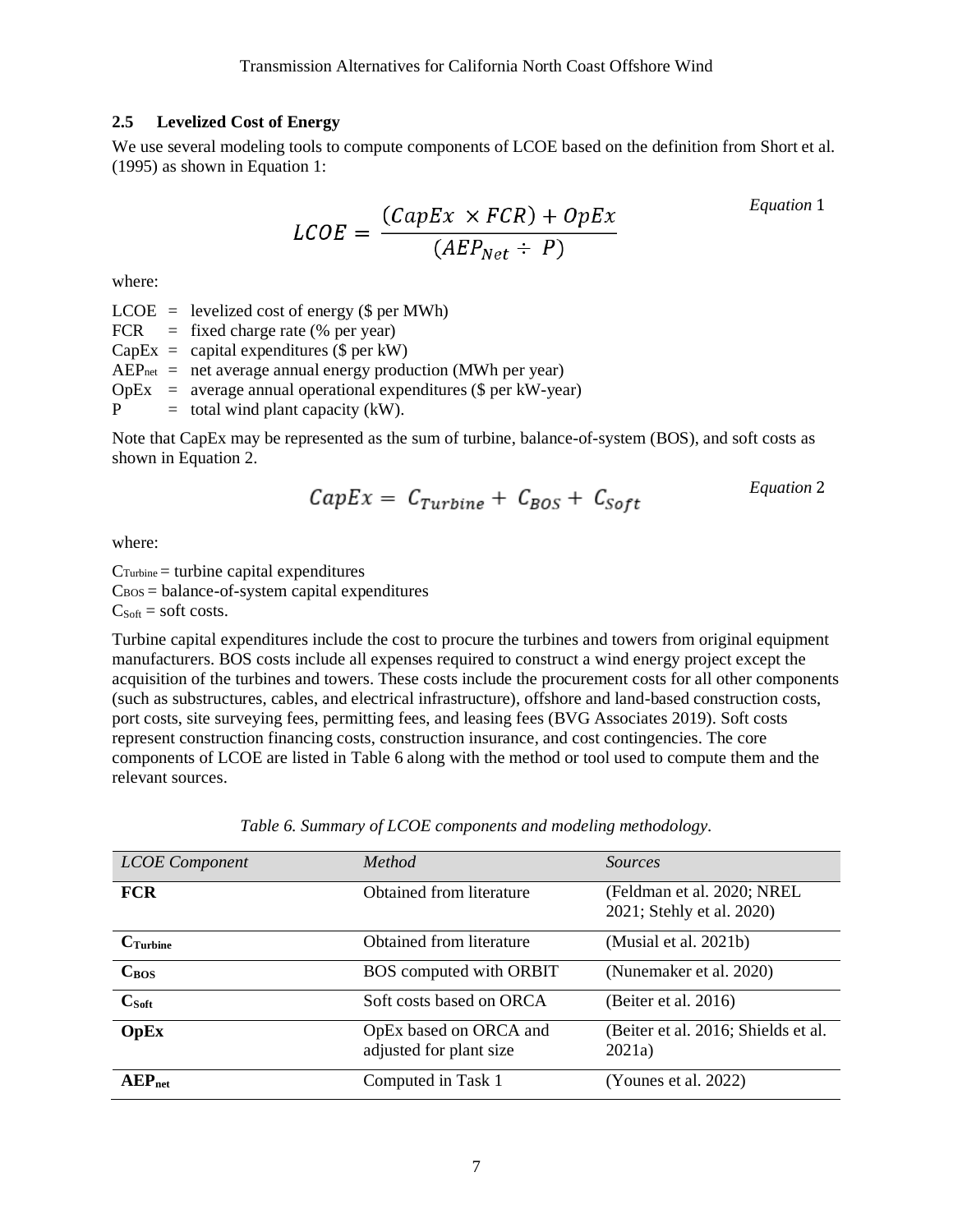# <span id="page-13-0"></span>*2.5.1 Capital expenditures*

We assume a turbine CapEx of \$1,300 per kW based on analysis of industry data (Musial et al. 2021b). This is consistent with recent NREL offshore wind cost analyses (Beiter et al. 2020; Musial et al. 2021a; Shields et al. 2021b; Stehly et al. 2020).

NREL's Offshore Renewables Balance-of-System and Installation Tool (ORBIT) is used to compute balance-of-system components of CapEx (Nunemaker et al. 2020). ORBIT is NREL's Python-based, open source† , bottom-up offshore wind BOS cost model, which simulates the design and installation phases of offshore wind projects to estimate costs.

Soft costs are calculated using the framework from NREL's Offshore Regional Cost Analyzer (ORCA) to account for costs associated with insurance, project financing, contingencies, and project management (Beiter et al. 2016).

# *2.5.2 Operational expenditures*

<span id="page-13-1"></span>The annual OpEx is derived from ORCA and comprises two parts: a flat operational cost per kilowatt and a maintenance cost that varies depending on the distance from port and the severity of the wave climate. Because ORCA assumes a standard plant capacity of 600 MW, we adjust the maintenance cost for smaller plant capacities using the relationship derived in Shields et al. (2021a) for OpEx as a function of plant size. Smaller facilities have higher maintenance costs on a per kilowatt basis because they are unable to benefit from some of the economies of scale that larger facilities can leverage.

# *2.5.3 Annual energy production*

<span id="page-13-2"></span>Annual energy production (AEP) is the only variable in the denominator of the LCOE equation and therefore has a strong influence on the cost. For the purposes of the current study, we rely on previous work conducted at the Schatz Energy Research Center analyzing the AEP of different wind plants in the Humboldt Wind Energy Area (Severy et al. 2020b; Younes et al. 2022). The results from the most recent analysis are summarized in [Table 7.](#page-14-2) A plant capacity of 168 MW was not simulated in Task 1; we assumed that the capacity factor would be approximately equal to that of the 144-MW plant, resulting in an AEP of 760 GWh.

<sup>&</sup>lt;sup>†</sup>Code and documentation are available o[n GitHub,](https://github.com/WISDEM/ORBIT) and the model methodology is described in "ORBIT: Offshore Renewables Balance-of-System and Installation Tool" (Nunemaker et al. 2020).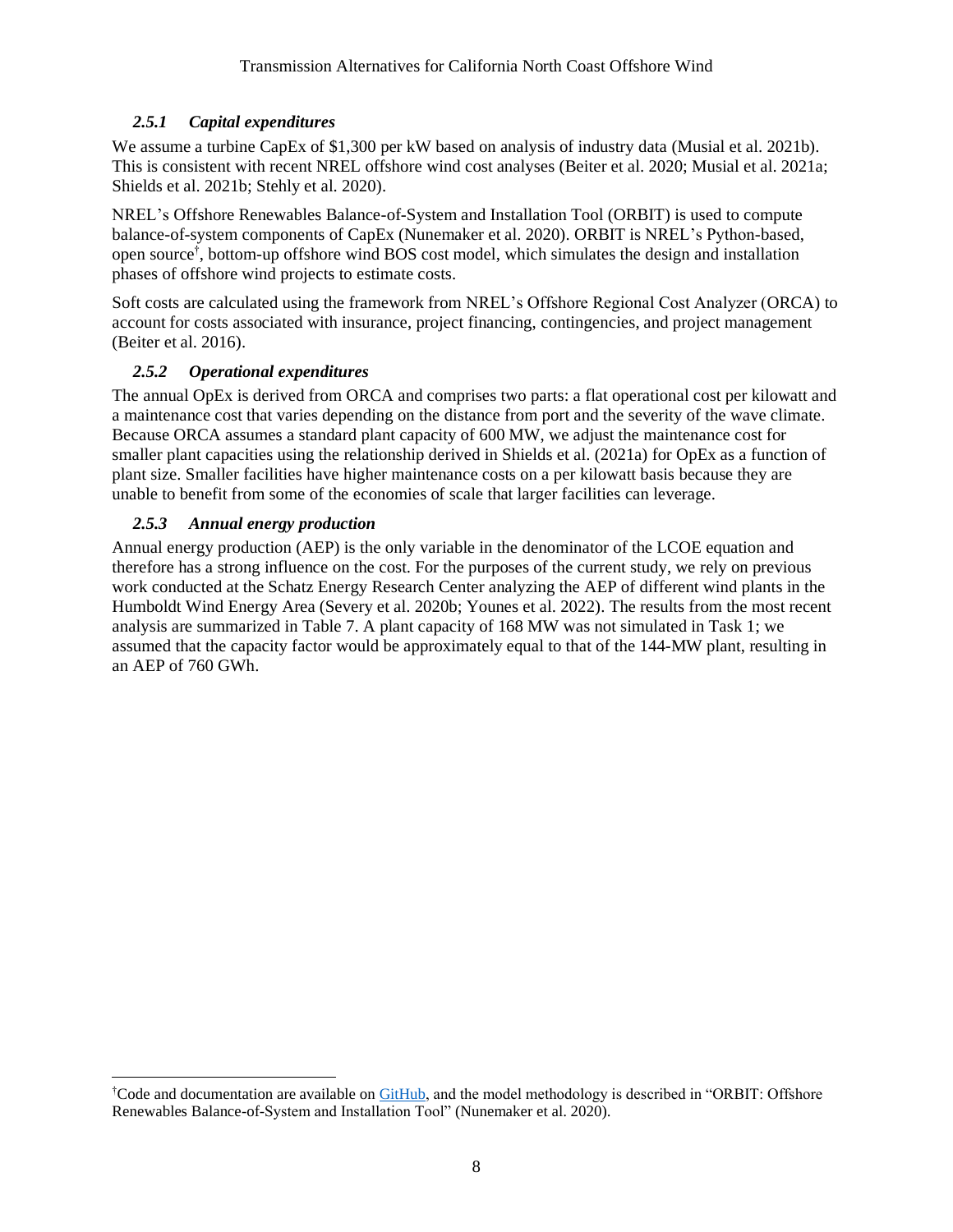| Location | Size(MW) | 95% Confidence Interval for<br>Population Mean (GWh per yr) | 95% Tolerance<br>Interval (GWh per yr) |
|----------|----------|-------------------------------------------------------------|----------------------------------------|
| East     | 48       | $217 + -5.47$                                               | 185 to 250                             |
| Centroid | 48       | $219 + -5.47$                                               | 187 to 251                             |
| West     | 48       | $222 + 5.3$                                                 | 191 to 253                             |
| East     | 144      | $647 + (-16.3)$                                             | 552 to 743                             |
| Centroid | 144      | $652 + - 16.3$                                              | 556 to 747                             |
| West     | 144      | $662 + - 15.8$                                              | 569 to 754                             |
| East     | 288      | $1,290 + -32.5$                                             | 1,100 to 1,480                         |
| Centroid | 288      | $1,300 + -32.5$                                             | 1,110 to 1,490                         |
| West     | 288      | $1,320 + -31.5$                                             | 1,130 to 1,500                         |
| East     | 480      | $2,150 + -54$                                               | 1,830 to 2,460                         |
| Centroid | 480      | $2,160 + -54$                                               | 1,840 to 2,480                         |
| West     | 480      | $2.190 + -52.3$                                             | 1,890 to 2,500                         |

<span id="page-14-2"></span>*Table 7. Annual energy production summary for Humboldt WEA wind farm scenarios (Younes et al. 2022)*

# <span id="page-14-0"></span>**2.6 Levelized Cost of Transmission**

The levelized cost of transmission (LCOT) expresses the cost of upgrades to the transmission system in a way that is comparable with the LCOE, while maintaining separation between these two types of costs. Transmission upgrades may be paid for by entities other than offshore wind developers, and the lifetime of the transmission upgrades may be different than that of the wind plant. Gorman et al. (2019) represent LCOT in the following way:

$$
LCOT = \frac{C*r}{AEP_{net} * [1 - (1+r)^{-n}]}
$$

Equation 3

where:

 $C =$  capital cost of transmission investment

 $r =$  discount rate (assumed to be 4.4%)

 $AEP<sub>net</sub>$  = net average annual energy production (MWh per year)

 $n =$  transmission asset lifetime (assumed to be 60 years).

The LCOT includes the cost of upgrades to the onshore transmission system that were identified as part of Task 2.2 (Daneshpooy and Anilkumar 2022). Note that the wind farm export cable and a 2-km onshore spur line are included in LCOE for the OSW plant and do not contribute to LCOT for this analysis.

#### <span id="page-14-1"></span>**2.7 Projecting Future Costs**

This study employs the learning-curve based cost projection methodology developed in Beiter et al. (2020) to estimate 2030 floating offshore wind cost. Future costs are obtained by applying the learning curve cost reductions to the baseline costs obtained with ORBIT. Cost reductions associated with turbine and plant scaling are captured in ORBIT (Shields et al. 2021a).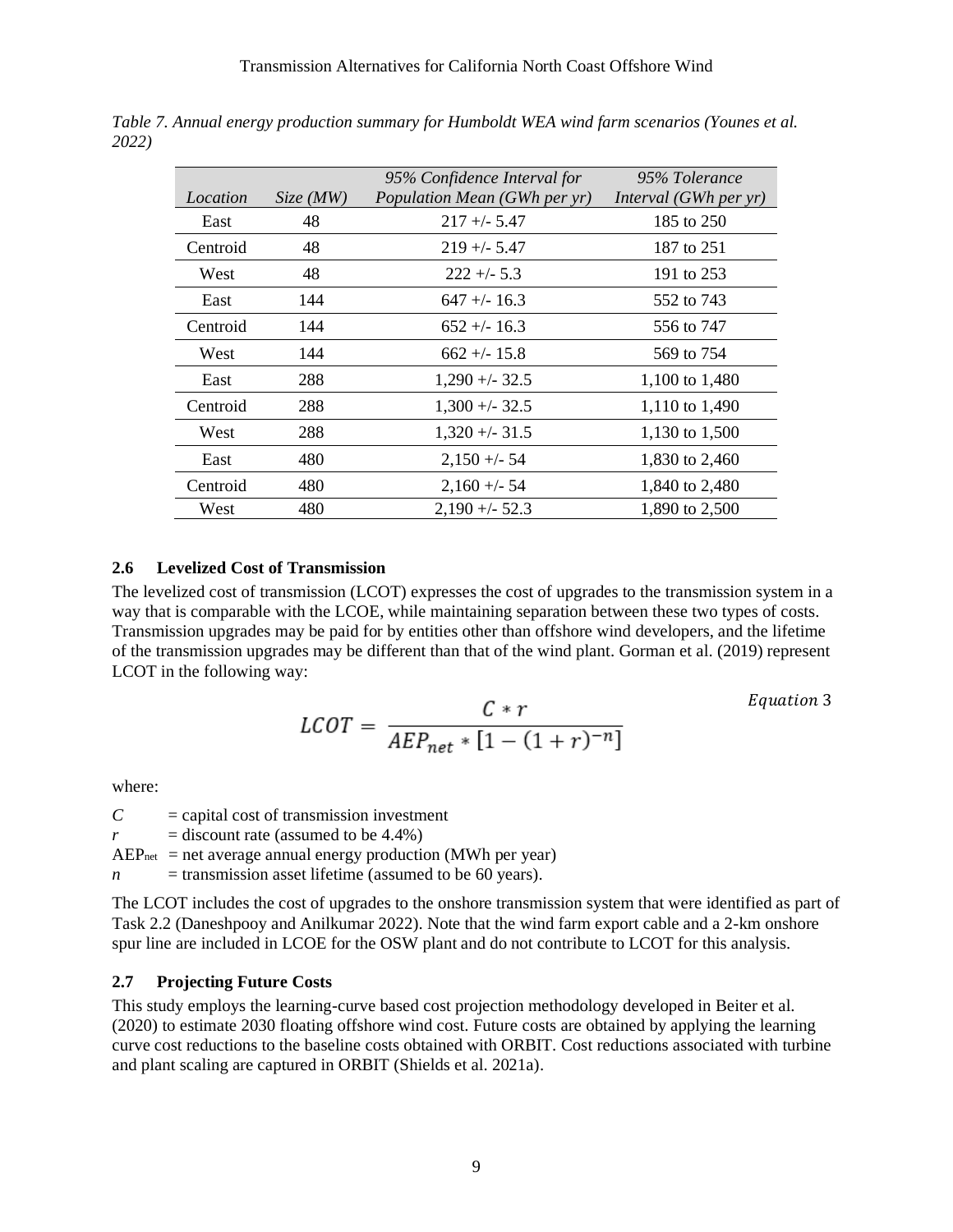Learning and experience curves represent the decrease in input costs as an increasing number of units of a good or service are produced (Louwen et al. 2019). An offshore wind industry learning rate describes the percentage cost reduction for each doubling of cumulative installed offshore wind capacity. Louwen et al. (2019) attribute these cost reductions to:

- Learning by doing
- Learning by researching
- Improved supply chain and manufacturing efficiencies
- Investment

We obtain the learning rate of 11.9% per doubling of installed capacity from the same experience factor (-0.182) derived by Beiter et al. (2020)<sup>‡</sup> from a multivariate linear regression of publicly available historical offshore wind CapEx data going back to 2014. Since limited cost data are available for the few existing pilot-scale floating offshore wind projects, commercial scale fixedbottom cost data were analyzed to obtain the experience factor. The linear regression process controls for turbine rating, plant capacity, water depth, distance to shore, and installation country to remove their effects from the linear regression so that the result can be applied to all projects equally. Because empirical data for OpEx are unavailable to derive a learning curve, the learning rate is assumed to be the same as that of CapEx.

This learning rate is then translated into a learning curve (and cost reductions) based on projected global floating offshore wind deployment in 2030 (commercial operation date). We assume the level of floating deployment in 2030 to be 4.9 GW based on the Conservative Scenario from the 2021 Annual Technology Baseline (NREL 2021), which is based on an average of floating deployment projections from literature. We chose the 4.9-GW Conservative Scenario because the fixed-bottom project data underlying the learning curve are from commercial scale projects. This study focuses on pilot-scale projects, meaning that using the Moderate ATB scenario deployment would likely overstate supply chain maturity and therefore cost reductions.

# <span id="page-15-0"></span>**3. RESULTS**

# <span id="page-15-1"></span>**3.1 Offshore Wind Farm Costs**

Capital expenditures include the wind turbines, floating substructures, subsea cables, and other balanceof-system equipment, as well as installation of all wind farm components. [Figure 3](#page-16-0) provides estimates of total CapEx and CapEx per kilowatt for offshore wind plant capacities between 24 MW and 480 MW with a 2030 COD. Although larger wind power plants have higher total CapEx, the CapEx per kilowatt decreases with increasing plant size as the costs of vessel mobilization and balance-of-system components are amortized across a greater number of turbines. The steepest decrease in costs occurs between plant capacities of 24 to 48 MW, so the remainder of the analysis focuses on plant sizes of 48 MW and larger.

<sup>‡</sup> See Appendix A. in Beiter et al. (2020) for a more detailed discussion of the derivation of the experience factor and learning rate.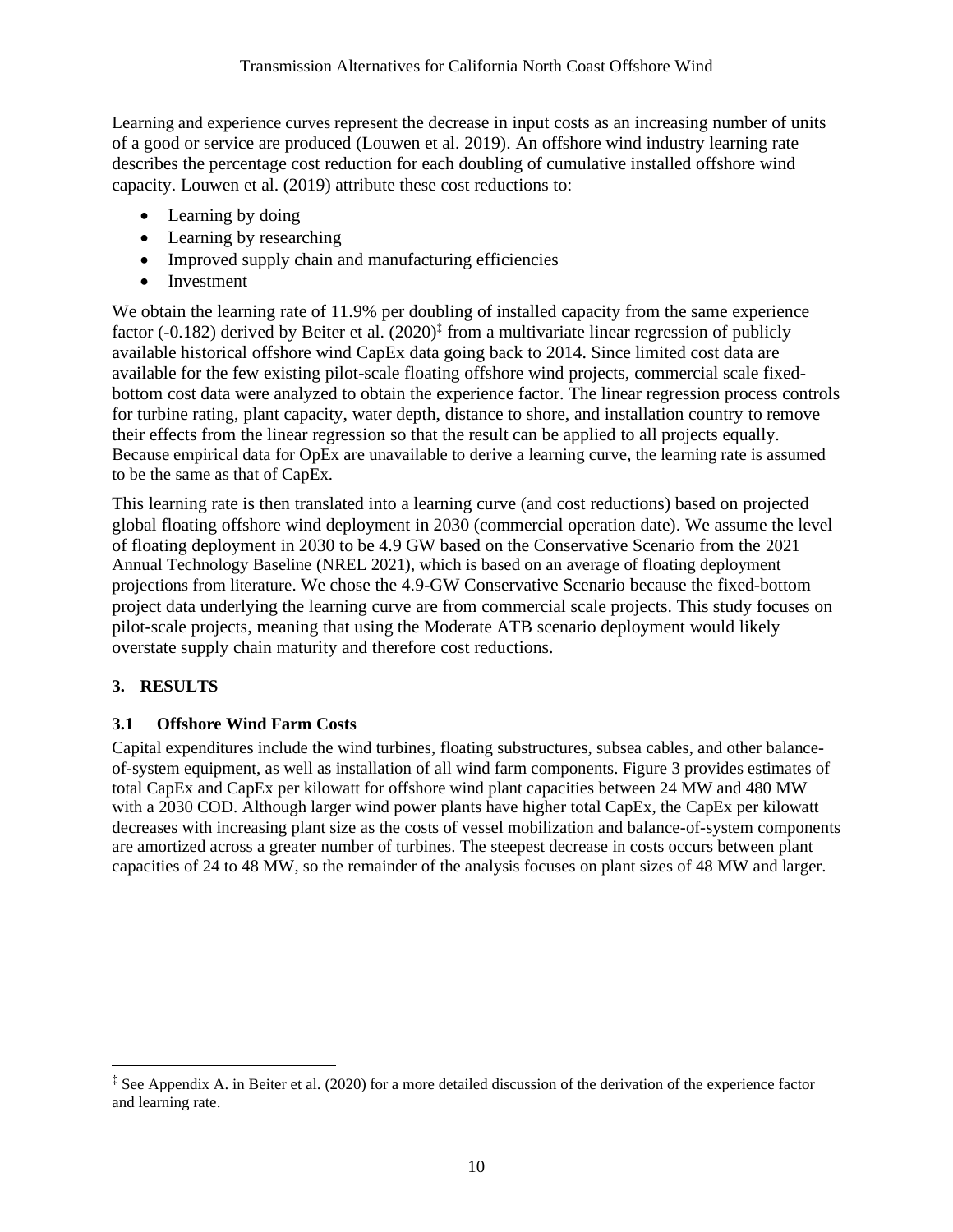#### Transmission Alternatives for California North Coast Offshore Wind



*Figure 3. Wind farm CapEx in 2030 in terms of (a) total \$ and (b) \$ per kW*

<span id="page-16-0"></span>We used physical site characteristics such as water depth and distance to port measured at the centroid of the Humboldt WEA to model costs for each plant capacity shown in [Figure 3](#page-16-0)*.* Because these parameters vary across the WEA, wind turbines installed at any given site could experience higher or lower costs than the baseline case. To examine the sensitivity of the total CapEx to key site characteristics, we varied five physical parameters by  $\pm 20\%$  with respect to the baseline values. [Figure 4](#page-16-1) shows the percentage change in the total CapEx for a 144-MW plant capacity that results from increasing and decreasing these parameters. Three of the parameters selected vary by more than 20% for sites within the Humboldt WEA, and the effect of this additional range is also shown in [Figure 4.](#page-16-1)

Water depth has the largest effect on CapEx, potentially increasing costs by 4.5% as the depth goes from 686 m to 1100 m. The biggest contributor to the change in CapEx with water depth is the increased cost of the mooring system, which requires longer mooring lines that take more time to install in deeper waters. The distance to port has a relatively small impact on costs for the range of distances considered here, although in practice any increase in the distance to port would likely coincide with increasing the distance to cable landfall because the port and point of interconnection are very close together in this study. The range of onshore cable lengths accounts for two possible routes crossing the north or south spit of Humboldt Bay, as described in Porter and Phillips (2020a).



#### Total CapEx Sensitivities - 144 MW OSW Plant

<span id="page-16-1"></span>*Figure 4. Change in total capital expenditures relative to the baseline value for a 144-MW offshore wind power plant when varying physical site parameters by ±20% (dark bars) or across the range of possible values within the Humboldt WEA (light bars). Labels by each bar indicate the value of the parameter corresponding to the baseline (center), low, and high CapEx results.*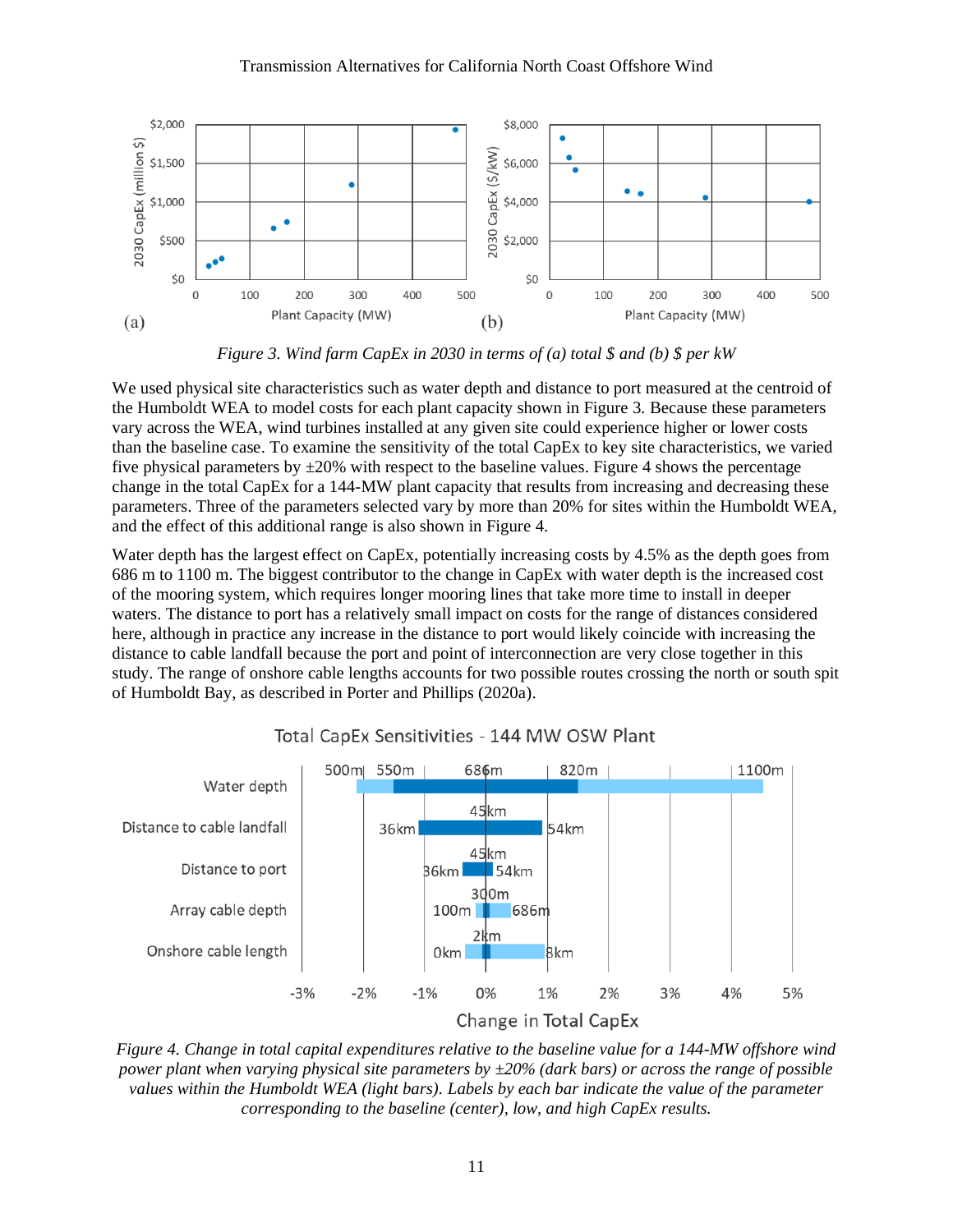The impact of site selection on costs is more complex than we can model by varying individual physical parameters. Between any two locations within the Humboldt WEA, there are differences in multiple characteristics that affect capital costs such as water depth and distance to shore, and there are also variations in the wind resource that affect the overall cost of energy. To explore some of the possible effects of combining these parameters, we compared cost projections for a 144-MW wind farm using physical characteristics from the centroids of the East, Center, and West study areas from Task 1 [\(Table](#page-17-0)  [8\)](#page-17-0). The West study area is deeper and farther from shore than the Center study area, but it also has a stronger wind resource that enables greater energy production, while the opposite is true of the East study area. Overall, the difference in LCOE is less than 0.3% across the three locations.

| Parameter                              | Units         | East    | Center  | West    |
|----------------------------------------|---------------|---------|---------|---------|
| Water depth                            | m             | 672     | 686     | 750     |
| Distance to port and<br>cable landfall | km            | 42      | 45      | 50      |
| Mean wind speed                        | m per s       | 10.7    | 10.8    | 11.1    |
| CapEx                                  | \$ per kW     | \$4,530 | \$4,579 | \$4,664 |
| OpEx                                   | \$ per kW-yr  | \$70    | \$70    | \$70    |
| Capacity Factor                        | $\frac{0}{0}$ | 54.2%   | 54.7%   | 55.5%   |
| FCR (nominal)                          | $\frac{0}{0}$ | 6.9%    | 6.9%    | 6.9%    |
| <b>LCOE</b>                            | \$ per MWh    | \$80.84 | \$80.89 | \$81.06 |

<span id="page-17-0"></span>*Table 8. Comparison of costs for a 144-MW wind farm with 2030 COD at 3 study locations*

[Figure 5](#page-17-1) presents the LCOE based on 2030 COD for plant capacities between 48 MW and 480 MW at each of the three study locations. The LCOE is above \$95 per MWh for the 48-MW plant and decreases to \$74 per MWh at a plant capacity of 480 MW. Variation in LCOE between the three study locations is largest at the 48 MW plant size and the three values tend to converge as plant capacities increase.



*Figure 5. LCOE for OSW plant capacities between 48 MW and 480 MW with a 2030 COD*

<span id="page-17-1"></span>[Figure 6](#page-18-3) examines the sensitivity of the LCOE to each of the main financial inputs. To illustrate the relative sensitivity of LCOE, each input is varied by 20% from the baseline value, although this does not necessarily reflect the most likely range in each parameter. Variation in the capacity factor produces the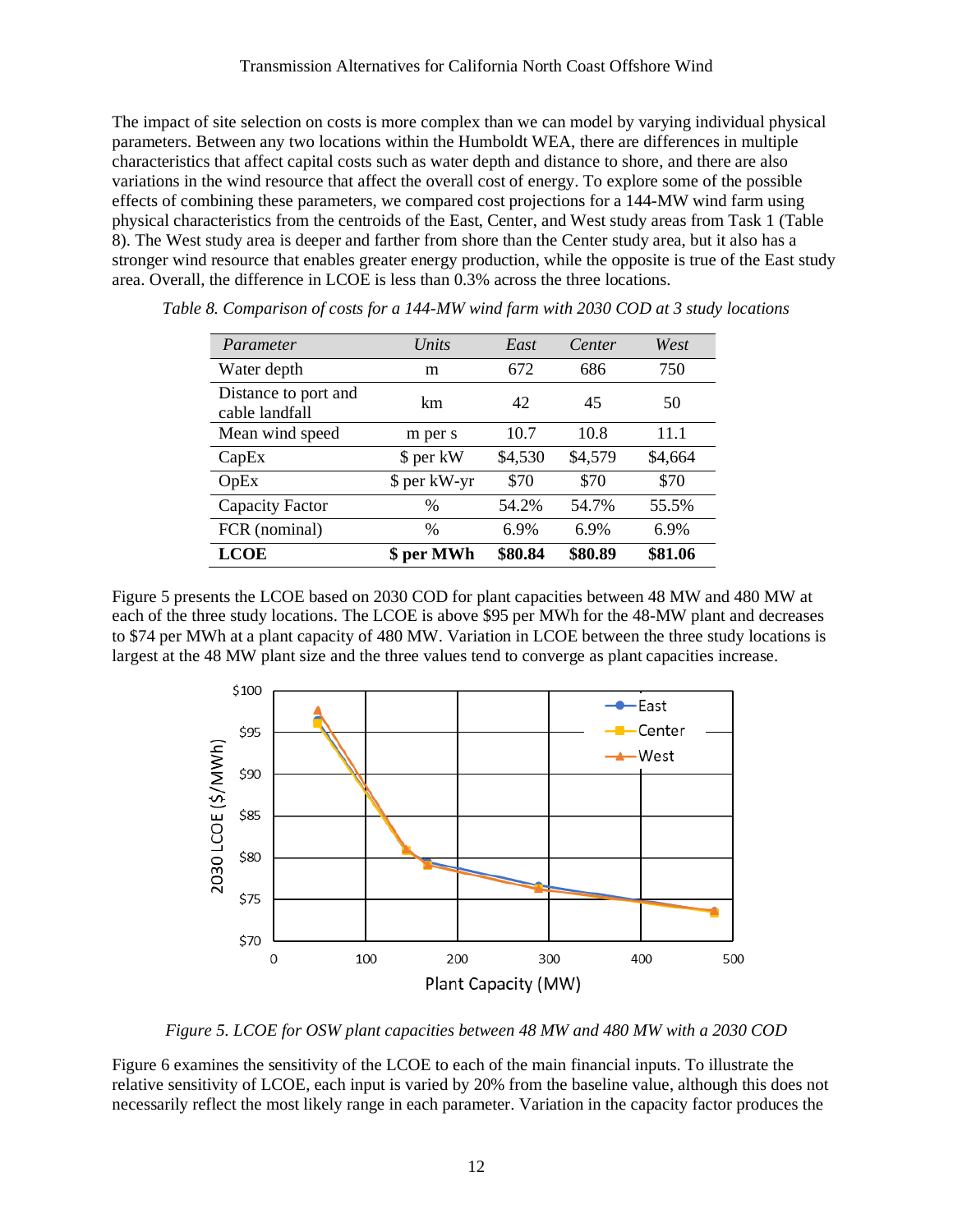largest change in LCOE, while variations in OpEx have the smallest effect. Increasing the nominal weighted average cost of capital (WACC) by one percentage point increases the LCOE by 11%.



<span id="page-18-3"></span>*Figure 6. Change in LCOE relative to the baseline value for a 144-MW offshore wind power plant when varying financial parameters by ±20%. Labels on each horizontal bar indicate the parameter values that produce the baseline (center), low, and high LCOE.*

### <span id="page-18-1"></span><span id="page-18-0"></span>**3.2 Other Capital Costs**

## *3.2.1 Transmission upgrades*

<span id="page-18-4"></span>The costs of required transmission upgrades for Full Deliverability were estimated by Quanta Technology (Daneshpooy and Anilkumar 2022). Their study identified the minimum transmission expansion that would be needed to deliver power from the proposed OSW plant under normal conditions as well as single- and multiple-fault contingencies, and calculated the cost of those upgrades based on PG&E's 2021 Proposed Generator Interconnection Unit Cost Guide (PG&E 2021). The resulting costs are summarized in [Table 9.](#page-18-4) The cost ranges specified in two cases are due to an uncertainty with regard to how much of the cost will be borne by the interconnection customer.

| <b>OSW</b> Capacity | <b>Upgrade Cost</b>            |
|---------------------|--------------------------------|
| 144 MW              | \$168 million to \$238 million |
| 288 MW              | \$329 million                  |
| 480 MW              | \$591 million to \$1.1 billion |

#### <span id="page-18-2"></span>*3.2.2 Battery energy storage system*

Scenarios incorporating energy storage assume a 4-hour, 15-MW BESS. The lithium-ion batteries used in the BESS are similar to those used in electric vehicles and the storage capacity of the modeled system is equivalent to 300 to 1,500 electric vehicle batteries available in 2021 (Alternative Fuels Data Center 2021). The system can store approximately 10% of the output of the OSW plant at full power and then discharging at 15 MW for up to four hours when fully charged. The capital cost of the BESS is approximately \$11.8 million in 2030, based on projections by Cole and Frazier (2020). A variable operations and maintenance cost for the BESS of \$33.75 per MWh (or approximately \$700,000 annually)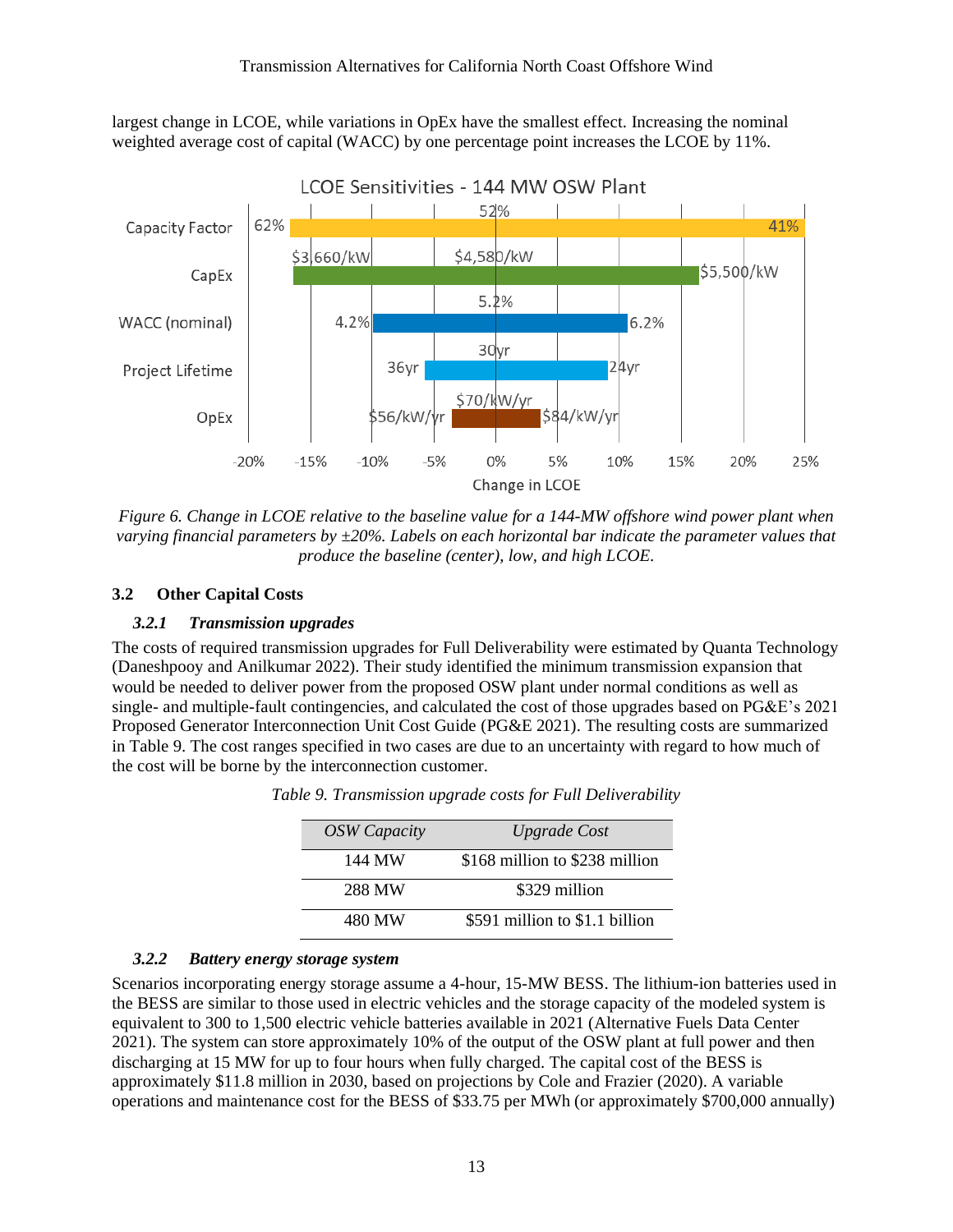was applied (Daneshpooy and Anilkumar 2022). Note that the BESS configuration examined was chosen by the team at the Schatz Center for preliminary assessment. Other energy storage and power capacities may provide better economic results and may warrant further research.

## <span id="page-19-0"></span>**3.3 Scenario Analysis**

Scenarios with Full Deliverability include the cost of transmission upgrades that would be required to enable the full output of the modeled OSW plant to be delivered to electricity customers during winter and summer peak load conditions without overloading the local or regional grid. Transmission upgrades were found to be required for any plant capacity above 30 MW, which includes all of the Full Deliverability scenarios considered in this study. More details about the load cases and contingencies used for reliability analysis are provided in (Daneshpooy and Anilkumar 2022). A power plant with Full Deliverability could still experience curtailment during periods of low demand and high generation; however, no analysis was conducted for this study to identify possible curtailment levels. We report the net AEP for Full Deliverability scenarios under the assumption that there is no curtailment. [Table 10](#page-19-1) provides the total CapEx for four OSW plant capacities and the associated transmission upgrades as well as the levelized costs of energy and transmission. We find that the 288-MW plant obtains the lowest combined LCOE and LCOT at \$87 per MWh. The 480-MW plant could achieve a slightly lower value if the transmission upgrade cost were limited to the lower end of the estimated range, however, its combined cost of energy and transmission is the highest among the studied plant sizes if the upgrade cost reaches the upper end of the range.

<span id="page-19-1"></span>

| <b>OSW Plant Capacity</b>       | 48 MW | 144 MW         | 288 MW  | 480 MW           |
|---------------------------------|-------|----------------|---------|------------------|
| OSW CapEx (million \$)          | \$273 | \$661          | \$1,225 | \$1,935          |
| Transmission CapEx (million \$) |       | \$168 to \$238 | \$329   | \$591 to \$1,123 |
| OSW OpEx (million $\$ per yr)   | \$3.4 | \$10.0         | \$20.0  | \$33.3           |
| Net AEP (GWh)                   | 219   | 660            | 1,317   | 2,160            |
| LCOE (\$ per MWh)               | \$96  | \$80           | \$75    | \$73             |
| $LCOT$ (\$ per MWh)             |       | \$12 to \$17   | \$12    | \$13 to \$25     |
| $LCOE + T$ (\$ per MWh)         |       | \$92 to \$97   | \$87    | \$86 to \$98     |

*Table 10. Levelized cost of energy and transmission for Full Deliverability scenarios.*

The next set of scenarios examine alternatives to expanding transmission for plant capacities in the middle of the range of interest. The simplest alternative is to select Energy Only deliverability status, forgoing the opportunity to receive Resource Adequacy payments but also avoiding costs for transmission upgrades. Power flow analyses conducted as part of Task 2.2 indicated that generation capacity up to 174 MW could be interconnected at Humboldt Bay for Energy Only deliverability without triggering upgrade requirements under the baseline load case, or up to 231 MW in the augmented load case. Upgrade costs were not assessed for a 288-MW plant capacity with Energy Only deliverability. The expected curtailment and revenues for Energy Only scenarios were estimated using a production cost model (Daneshpooy and Anilkumar 2022). For the 168-MW plant, curtailment and revenues were also estimated for an augmented load case, which assumes a higher rate of electrification of heating and transportation in 2030. The third type of transmission alternative scenario includes a BESS that delivers energy to the grid during periods of high demand (high marginal price) and store energy from the wind turbines during periods of low demand, limited to no more than one cycle per day.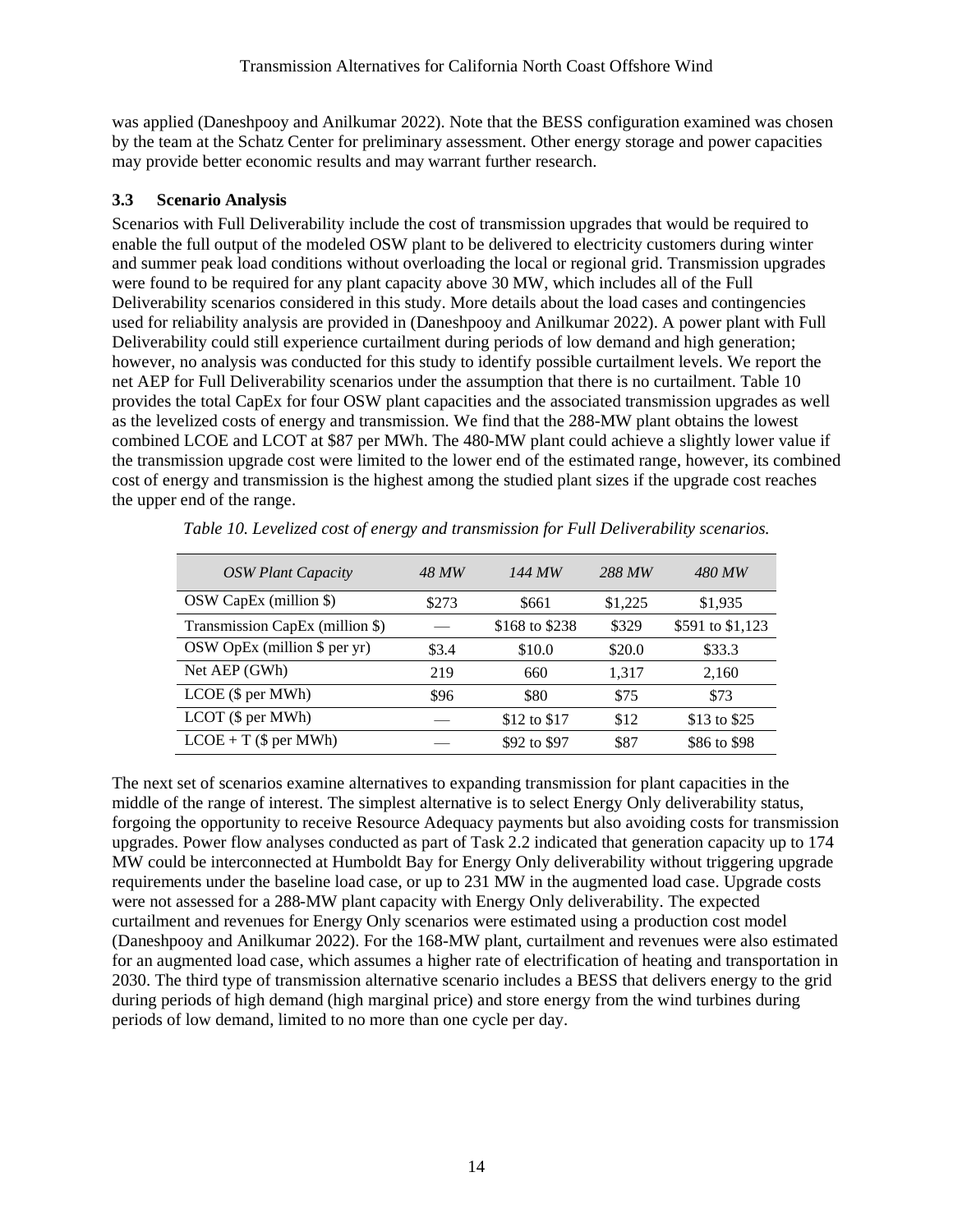<span id="page-20-0"></span>

| Scenario                                      | 144 MW<br>baseline<br>load | 144 MW<br>$+15 MW$<br>4 hr<br>storage | 168 MW<br>baseline<br>load | 168 MW<br>augmented<br>load | 168 MW<br>baseline<br>$load +$<br>storage | 288 MW<br>baseline<br>load |
|-----------------------------------------------|----------------------------|---------------------------------------|----------------------------|-----------------------------|-------------------------------------------|----------------------------|
| $OSW + storage CapEx$<br>$(million \$         | \$661                      | \$672                                 | \$748                      | \$748                       | \$760                                     | \$1,225                    |
| $OSW + storage OpEx$<br>$(million$ \$ per yr) | \$10                       | \$11                                  | \$12                       | \$12                        | \$12                                      | \$20                       |
| Curtailment (%)                               | 4.4%                       | 4.5%                                  | $6.0\%$                    | 5.8%                        | 5.5%                                      | 36.5%                      |
| Net AEP (GWh)                                 | 632                        | 628                                   | 724                        | 726                         | 725                                       | 836                        |
| LCOE (\$ per MWh)                             | \$84                       | \$86                                  | \$83                       | \$83                        | \$85                                      | \$119                      |
| Average LMP (\$ per<br>MWh)                   | \$33                       | \$36                                  | \$16                       | \$22                        | \$22                                      | $-$14$                     |
| Revenue (\$ per MWh)                          | \$58                       | \$63                                  | \$41                       | \$47                        | \$50                                      | \$11                       |
| $\Delta$ [Revenue – LCOE]<br>(\$ per MWh)     | $-$ \$26                   | $-$ \$24                              | $-$ \$42                   | $-$ \$36                    | $-$ \$35                                  | $-$108$                    |

*Table 11. Levelized cost of energy and revenue for Energy Only deliverability scenarios.*

[Table 11](#page-20-0) summarizes the LCOE and revenue for six Energy Only scenarios. Compared to the full deliverability scenarios, CapEx and OpEx are the same for each plant capacity (with the exception of BESS costs for the cases with storage), but the net AEP is lower due to curtailment, leading to higher LCOEs. As plant capacity increases, the level of curtailment increases as local demand is met and export capacity is saturated, which also leads to a decrease in locational marginal prices (LMPs) and reduced revenue. The 288-MW plant sees the largest impacts from curtailment and low revenue, with total revenue far below the LCOE.

Comparison of the 168 MW baseline and augmented load cases illustrates the impacts of both curtailment and LMPs. Net AEP increases by 2 GWh in the augmented load scenario as curtailment is reduced, which leads to a \$0.17 per MWh decrease in LCOE. At the same time, the average LMP is higher in the augmented load case because there is more demand for electricity, which leads to greater revenues.

The additional revenue from the BESS outweighs the initial system cost of the BESS for both the 144- MW and 168-MW plant capacities. The value of the BESS is greater in the 168-MW scenario, in which the OSW plant generates more energy and encounters grid constraints more frequently, providing more opportunities for the BESS to shift energy delivery to match demand and mitigate curtailment. Overall, however, the effect of lower LMPs in the production cost model results in the most favorable revenue-to-LCOE relationship for the 144-MW plant with battery energy storage.

Tax incentives can significantly impact the financial viability of a project. The tax credits available for wind energy have changed several times in the past decades and the level of tax credits that could be claimed in 2030 is uncertain. [Table 12](#page-21-0) compares three possible tax situations for a 144-MW offshore wind plant: no tax credit, a production tax credit (PTC) with a value of \$25 per MWh, and a 30% investment tax credit (ITC). A wind plant owner cannot claim both the PTC and the ITC for the same project, so we apply only one type of tax credit in each scenario. We calculate the value of the ITC from the initial CapEx. The revenues for the Energy Only scenarios in [Table 11](#page-20-0) assume a \$25 per MWh PTC, which allows the generator to accept an hourly LMP as low as -\$25 per MWh. Without the PTC, the generator's minimum LMP increases to \$0 per MWh and the offshore wind plant sees increased curtailment. The LCOE for scenarios with the ITC incorporates the value of the tax credit, accounts for any change in curtailment (for the Energy Only scenario), and increases the nominal WACC from the baseline value of 5.2% to 6.6% (real WACC increases from 2.6% to 4.0%). The change in WACC reflects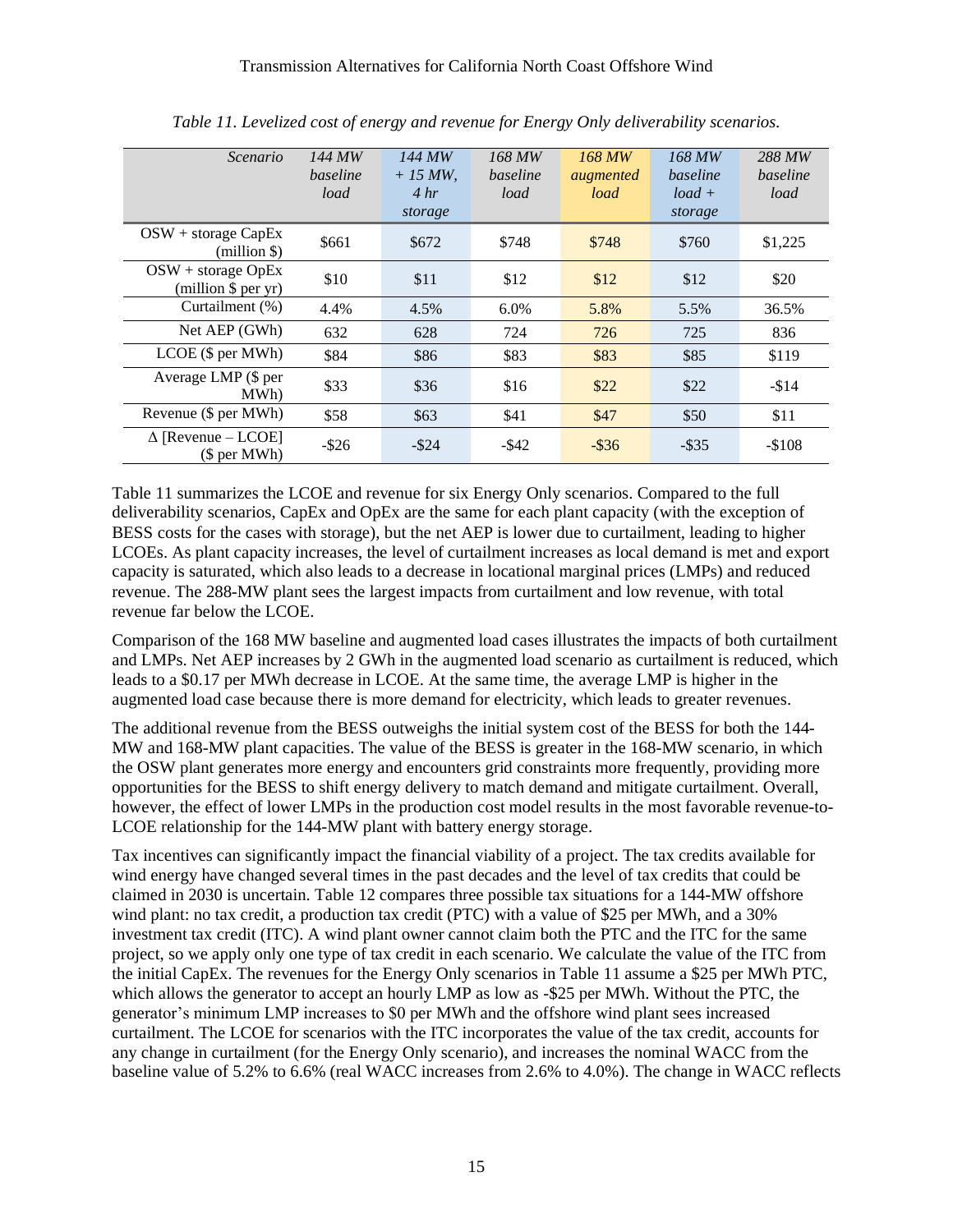an increase in the proportion of equity financing; for more detail on the development of the financial assumptions see Feldman et al. (2020).

<span id="page-21-0"></span>

|                                                   | Table 12. Impact of tax credits on cost and revenue for 144-MW plant capacity with Full Deliverability |
|---------------------------------------------------|--------------------------------------------------------------------------------------------------------|
| $(FD)$ and Energy Only (EO) deliverability status |                                                                                                        |

|                                           |         |            | EO \$25  |            | $EO+$       |
|-------------------------------------------|---------|------------|----------|------------|-------------|
| Scenario                                  | FD No   | FD 30%     | per MWh  | EO 30%     | $Storage +$ |
|                                           | Credits | <b>ITC</b> | PTC      | <b>ITC</b> | <b>PTC</b>  |
| AEP <sub>net</sub> (GWh)                  | 660     | 660        | 632      | 555        | 628         |
| Curtailment (%)                           | 0%      | 0%         | 4.4%     | 16%        | 4.3%        |
| LCOE (\$ per MWh)                         | \$80    | \$65       | \$84     | \$78       | \$86        |
| Revenue (\$ per MWh)                      |         |            | \$58     | \$40       | \$63        |
| $\Delta$ [Revenue – LCOE] (\$ per<br>MWh) |         |            | $-$ \$26 | $-$ \$38   | $-$ \$24    |

In [Table 12,](#page-21-0) the lowest LCOE is obtained for the Full Deliverability with 30% ITC scenario. The impact of curtailment on LCOE can be seen by comparing the Full Deliverability and Energy Only ITC cases: annual curtailment of 105 GWh leads to an increase of \$13 per MWh in the cost of energy. Among the Energy Only scenarios, the ITC scenario has the lowest LCOE, but the overall revenues are lower than those obtained in the PTC scenarios because of the additional 80 GWh of curtailment.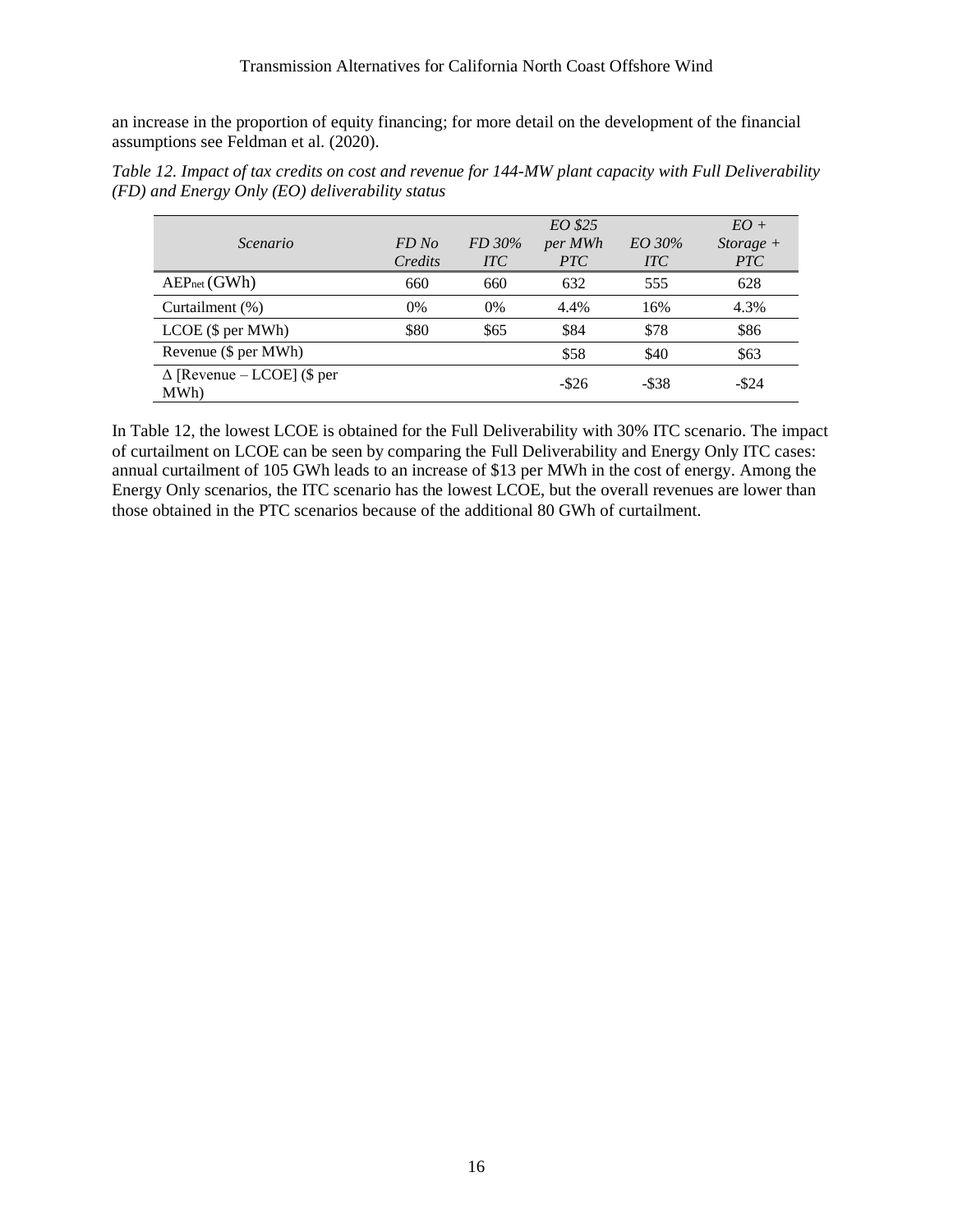# <span id="page-22-0"></span>**4. DISCUSSION**

In this analysis we evaluate the costs of offshore wind energy in the Humboldt Wind Energy Area and consider alternatives to transmission upgrades. We examine plant capacities of 144 to 480 MW in Full Deliverability, Energy Only, and Energy Only with BESS.

# <span id="page-22-1"></span>**4.1 Scenarios**

Based on the Full Deliverability scenarios shown in [Table 9,](#page-18-4) we find that the 288-MW plant has the lowest combined LCOE and LCOT of \$87 per MWh. Total wind plant CapEx decreases on a per-kW basis as plant capacity increases [\(Figure 3\)](#page-16-0). While this drives the trend of lower LCOE with increasing plant capacity [\(Figure 5\)](#page-17-1), these savings are offset by higher costs for required transmission system upgrade costs when the plant capacity reaches 480 MW.

The Energy Only alternatives shown in [Table 10](#page-19-1) have higher LCOEs than their equivalently sized Full Deliverability counterparts because their energy output is reduced by curtailment. However, the LCOE of the 144-MW Energy Only scenario is lower than the LCOE + LCOT of the 144-MW Full Deliverability scenario, and the 168-MW Energy Only scenarios have marginally lower LCOEs than the corresponding 144-MW scenarios. At 288 MW, the level of curtailment is much higher, as is the LCOE. Larger plant capacities face greater curtailment because local electricity demand is met and the ability to deliver energy to the rest of the California grid is constrained. This local saturation depresses the locational marginal prices, reducing revenues for larger plant capacities. We use the difference between wind farm revenues and cost (revenues per MWh – LCOE) as a proxy for profit. All plant capacities have a negative difference, indicating that revenues do not exceed the cost of the wind farm.

Energy Only scenarios that include the addition of a 4-hour, 15 MW BESS or augmented (increased) load perform better in terms of revenues and revenues – costs than their baseline load counterparts. This is due to the ability to sell energy at higher prices during times of day when demand is high and indicates that the BESS adds more value than it costs for the plant capacities considered. This study only considered a single capacity and storage duration for the BESS. Additional analysis would be required to identify an optimal BESS size that could produce more revenue.

With the available information, the key dynamics illustrated by the above scenarios appear to be:

- Lower power plant costs per MWh (LCOE) for larger offshore wind plant capacities
- Higher transmission costs per MWh (LCOT) for the smallest and largest plants
- Suppression of revenue for Energy Only plants as capacity increases, caused by transmission constraints and local energy market saturation
- Lower LCOEs for the 144-MW and 168-MW Energy Only scenarios than the combined LCOE + LCOT of the 144-MW Full Deliverability scenario
- Increased revenue in Energy Only scenarios with BESS or Augmented Load.

It is important to note that even though the floating offshore wind cost results presented in Section [3. f](#page-15-0)or the year 2030 were obtained using a conservative deployment assumption (4.9 GW) for the learning curve, the underlying learning rate was derived based on commercial-scale fixed-bottom industry cost data. This means that the cost reductions may be overstated because the commercial-scale fixed-bottom projects benefit from more mature supply chains than would a pilot-scale floating project in Humboldt.

# <span id="page-22-2"></span>**4.2 Distribution of Costs and Benefits**

Offshore wind energy projects accrue different costs and benefits from the perspective of different stakeholder groups. Revenues and LCOE are relevant to developers and project owners, while local residents may be more strongly impacted by job creation, infrastructure investment such as port and transmission upgrades, tax streams for different levels of government, and "ripple effects" from increased local spending. It is important to note that cost of producing energy at a wind plant (often expressed as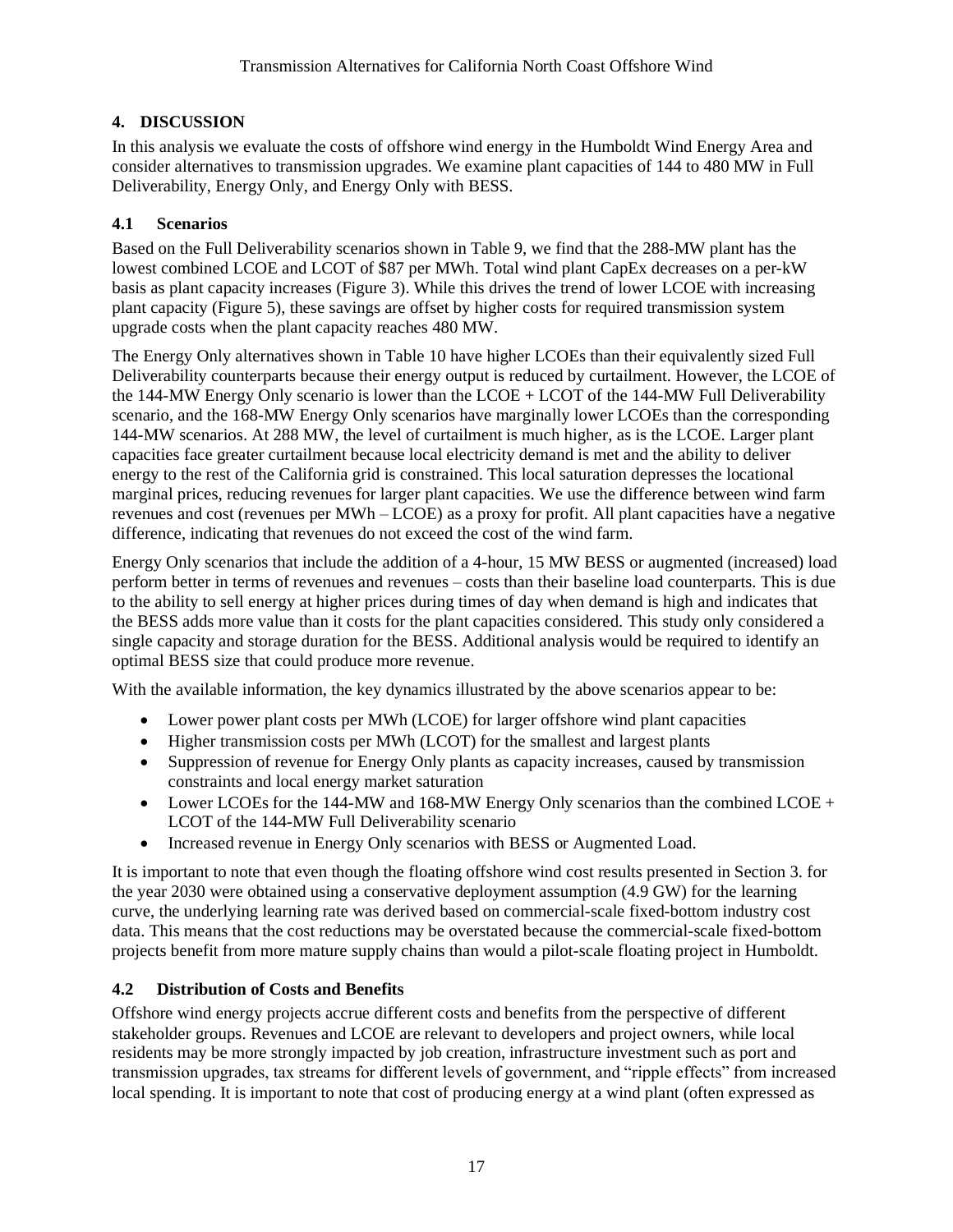LCOE) can be different than the price that a plant owner receives (e.g., the strike price or PPA price). Both variables may be different than the price that ratepayers are charged by a utility or community choice aggregator. Ratepayers are affected by large-scale transmission infrastructure upgrades, which are usually paid for in California using rate-based funding such as Transmission Access Charges (Hackett and Anderson 2020a). Daneshpooy and Anilkumar (2022) identified that up to 174 MW of offshore wind could be built in Humboldt without triggering additional transmission infrastructure upgrades, but also found a decreasing trend in LMPs (and a corresponding decrease in project revenues) for plant capacities between 144 MW and 288 MW.

Jobs creation and economic development was the second most frequently mentioned benefit of an offshore wind energy project (after emissions reductions) in stakeholder interviews and public meetings conducted in the Humboldt region by Emery et al. (2020). Hackett and Anderson (2020b) estimated that the construction of an offshore wind plant in the Humboldt WEA could result in between \$330 million and \$550 million of economic outputs in the state of California and between 1,600 and 2,700 new fulltime-equivalent job-years for plant capacities between 48 MW and 144 MW. Those figures represent the bulk of the spending and job creation, which occurs during the construction phase of a project. They estimated additional operations and maintenance economic impacts of roughly \$3.2 million to \$9.5 million annually, with the creation of the equivalent of 26 to 80 new full-time jobs for the same plant capacities (Hackett and Anderson 2020b).

Job creation and economic impacts were estimated at the state level, without assessing the regional distribution. It is reasonable to assume that a significant portion of the construction and operations jobs would be in the proximity of the wind farm in question. That said, the spatial distribution depends on the ports being used during the construction and operations phases of the project as well as the level of component manufacturing or assembly taking place in the region. The level of construction of other offshore wind projects along California's north coast and the southern coast of Oregon could also impact the amount of supply chain and manufacturing investment the region attracts.

Required port and harbor upgrades discussed by Porter and Phillips (2020b) include high bearing capacity wharf area, dredging, yard ground improvements, connections to utilities and roads, and an O&M vessel pier. The cost of upgrades to support offshore wind projects of up to 150 MW was estimated to be between \$130 million and \$200 million. Those port improvements would likely provide local co-benefits to other users of the port including fishermen, recreational boaters, commercial shipping vessels, and the Coast Guard (Hackett 2020). This investment could provide incentives for existing industries (aquaculture and wood product shipping) to expand, or to new industries to relocate (Hackett 2020).

It may be challenging to attract an offshore wind developer to build a single project on the scale of 150 MW without a "pathway to scale" for a future larger project. While developers are usually interested in the profitability of the wind farms they build, they may consider a pilot project an investment opportunity to test technologies, build relationships and establish a foothold in an emerging offshore wind market. A larger project, on the order of 1 GW or more, would offer greater potential for economic viability and make a larger contribution to California's clean energy goals under SB 100 (De Leon 2018; Hackett and Anderson 2020a). Larger projects would also require significant investment in additional transmission capacity and have more substantial impacts (both positive and negative) on the local community.

Future work could include revenue modeling for the Full Deliverability scenarios, including Resource Adequacy payments, to paint a more wholistic picture and allow for a more direct comparison between scenarios. This could involve looking at power purchase agreement structures and possible partnerships between the project developer and a community choice aggregator. Another direction for future work would be to expand the investigation of BESS scenarios to identify the optimal storage capacity to maximize revenue for a given OSW plant size.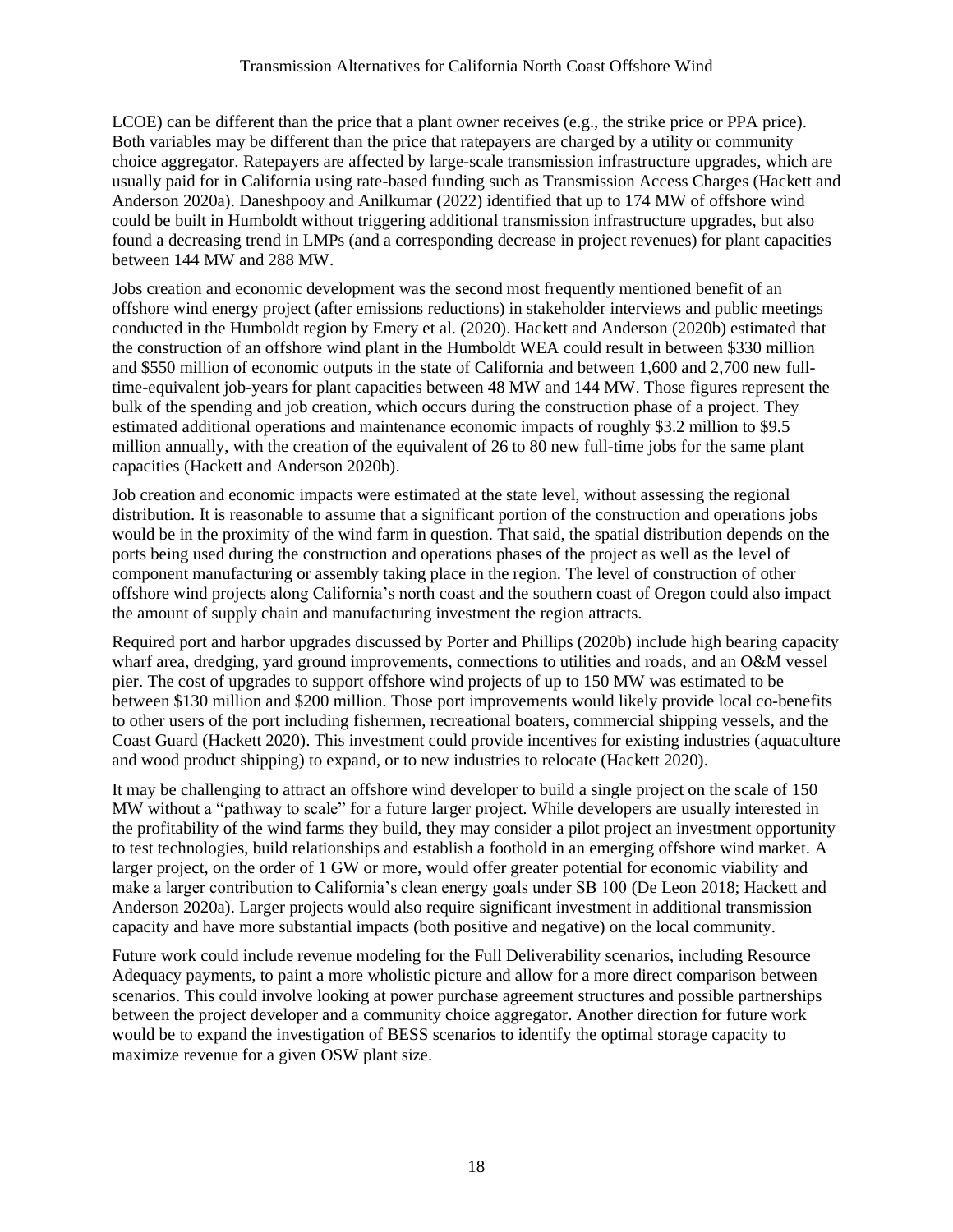# <span id="page-24-0"></span>**5. CONCLUSIONS**

This report identifies several options for developing a small offshore wind plant in the Humboldt WEA that result in lower costs than upgrading transmission to provide Full Deliverability. The cost of transmission upgrades increases our estimates of LCOE for wind power plants with Full Deliverability by 15% to 34%. Based on the curtailment and revenue estimates from Task 2.2, LCOEs for plant capacities of 144 and 168 MW with Energy Only deliverability are lower than the combined cost of energy and transmission upgrades for a 144-MW plant with Full Deliverability. The addition of a battery energy storage system increases revenue for the plant sizes considered, with the 144 MW + storage scenario producing the most revenue relative to LCOE.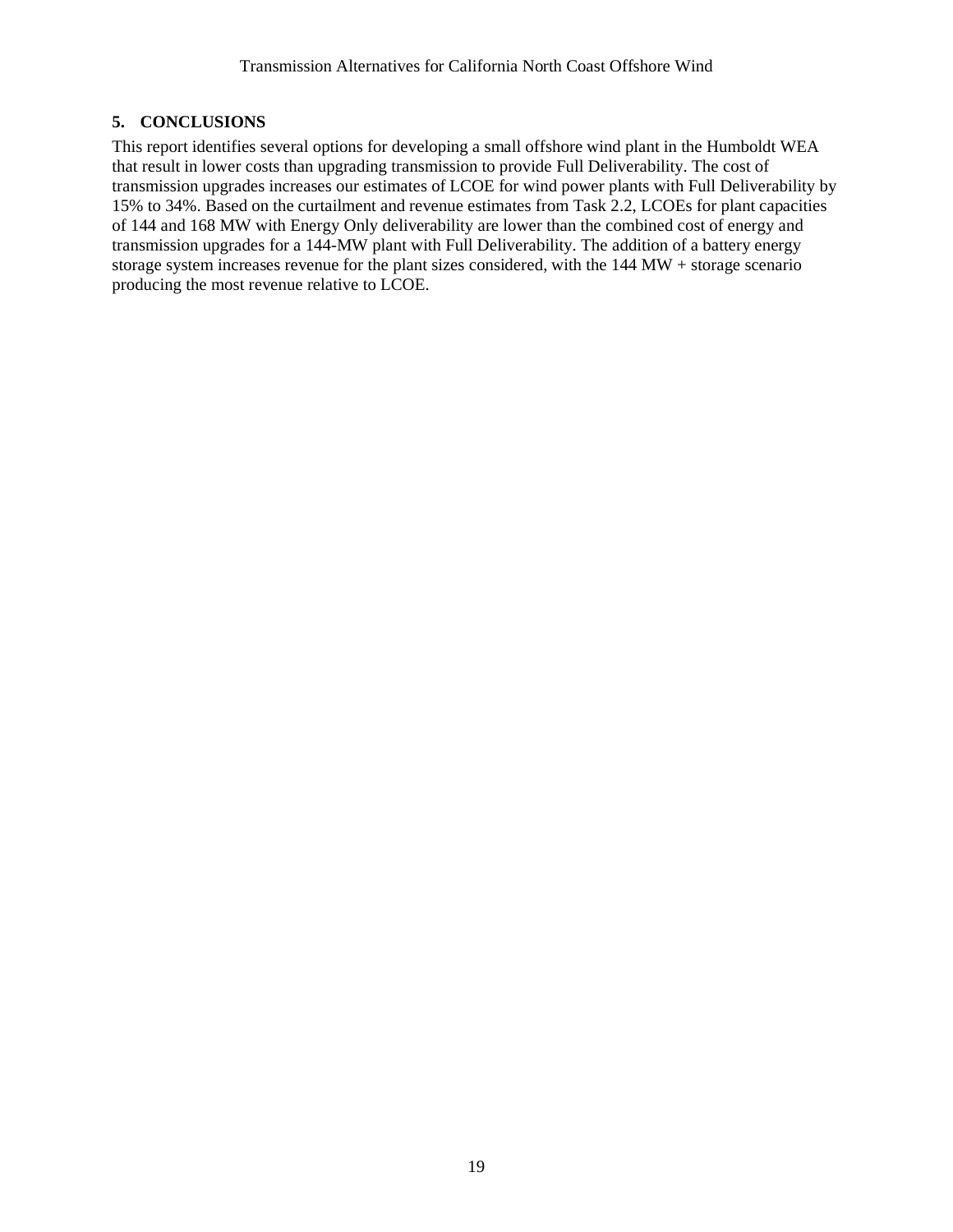## <span id="page-25-0"></span>**6. REFERENCES**

- Alternative Fuels Data Center. 2021. "Model Year 2021: Alternative Fuel and Advance Technology Vehicles." U.S. Department of Energy.
- Beiter, P., A. Cooperman, E. Lantz, T. Stehly, M. Shields, R. Wiser, T. Telsnig, L. Kitzing, V. Berkhout, and Y. Kikuchi. 2021. "Wind power costs driven by innovation and experience with further reductions on the horizon." *WIREs Energy Environ.*, 10 (5): e398. https://doi.org/10.1002/wene.398.
- Beiter, P., W. Musial, P. Duffy, A. Cooperman, M. Shields, D. Heimiller, and M. Optis. 2020. *The Cost of Floating Offshore Wind Energy in California between 2019-2032*. National Energy Technology Laboratory (NREL).
- Beiter, P., W. Musial, A. Smith, L. Kilcher, R. Damiani, M. Maness, S. Sirnivas, T. Stehly, V. Gevorgian, M. Mooney, and G. Scott. 2016. *A Spatial-Economic Cost-Reduction Pathway Analysis for U.S. Offshore Wind Energy Development from 2015-2030*. Technical Report. Golden, CO: National Renewable Energy Laboratory.
- BVG Associates. 2019. *Guide to an Offshore Wind Farm*. Technical Report. BVG Associates.
- Cole, W., and A. Frazier. 2020. *Cost Projections for Utility-Scale Battery Storage: 2020 Update*. NREL/TP-6A20-75385, 1665769, MainId:6883.
- Daneshpooy, A. and R. Anilkumar. (2022). *Transmission Alternatives for California North Coast Offshore Wind, Volume 3: Transmission Analysis*. Cal Poly Humboldt, Arcata, CA: Schatz Energy Research Center.
- De Leon, K. 2018. *SB 100: The 100 Percent Clean Energy Act of 2018*.
- Durakovic, A. 2021a. "Siemens Gamesa Sends Off 14 MW Wind Turbine Nacelle Prototype." Accessed October 19, 2021. https://www.offshorewind.biz/2021/10/12/siemens-gamesa-sends-off-14-mwwind-turbine-nacelle-prototype/.
- Durakovic, A. 2021b. "World's Largest Floating Offshore Wind Farm Fully Operational." Accessed October 19, 2021. https://www.offshorewind.biz/2021/10/19/worlds-largest-floating-offshorewind-farm-fully-operational/.
- Emery, C., L. Casali, M. Severy, and A. Jacobson. 2020. "Stakeholder Benefits and Concerns." *Calif. North Coast Offshore Wind Stud.*, M. Severy, Z. Alva, G. Chapman, M. Cheli, T. Garcia, C. Ortega, N. Salas, A. Younes, J. Zoellick, and A. Jacobson, eds. Humboldt, CA: Schatz Energy Research Center.
- Feldman, D., M. Bolinger, and P. Schwabe. 2020. *Current and Future Costs of Renewable Energy Project Finance Across Technologies*. Technical Report. Golden, CO: National Energy Technology Laboratory (NREL).
- General Electric. 2021. "GE Renewable Energy's Haliade-X prototype starts operating at 14 MW." Accessed October 19, 2021. https://www.ge.com/news/press-releases/ge-renewable-energyhaliade-x-prototype-starts-operating-at-14-mw.
- Gorman, W., A. Mills, and R. Wiser. 2019. "Improving estimates of transmission capital costs for utilityscale wind and solar projects to inform renewable energy policy." *Energy Policy*, 135: 110994. https://doi.org/10.1016/j.enpol.2019.110994.
- Hackett, S. 2020. *Coastal Infrastructure Co-Benefits Linked to Offshore Wind Development*. California North Coast Offshore Wind Studies. Humboldt, CA: Schatz Energy Research Center.
- Hackett, S., and J. Anderson. 2020a. *Economic Viability of Offshore Wind in Northern California*. California North Coast Offshore Wind Studies. Humboldt, CA: Schatz Energy Research Center.
- Hackett, S., and J. Anderson. 2020b. *Economic Development and Impacts*. California North Coast Offshore Wind Studies. Humboldt, CA: Schatz Energy Research Center.
- Kellner, T. 2021. "Vineyard Wind, America's First Utility-Scale Offshore Wind Farm, Orders Turbines From GE." Accessed October 19, 2021. https://www.ge.com/news/reports/vineyard-windamericas-first-utility-scale-offshore-wind-farm-orders-turbines-from-ge.